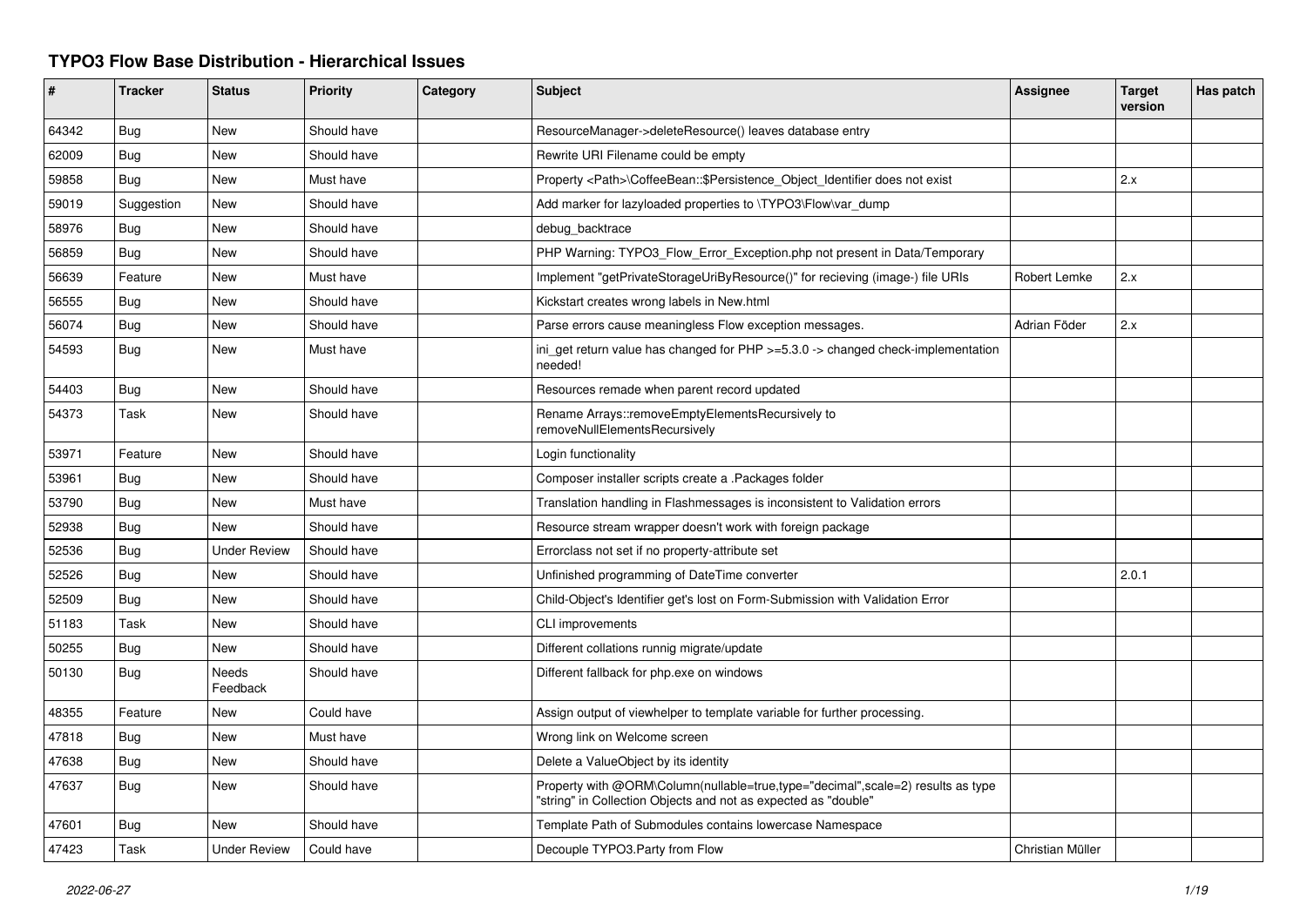| $\pmb{\sharp}$ | <b>Tracker</b> | <b>Status</b>       | <b>Priority</b> | Category | <b>Subject</b>                                                                      | Assignee               | <b>Target</b><br>version | Has patch |
|----------------|----------------|---------------------|-----------------|----------|-------------------------------------------------------------------------------------|------------------------|--------------------------|-----------|
| 47419          | Bug            | <b>New</b>          | Must have       |          | Composer issues                                                                     |                        | 2.0.1                    |           |
| 47052          | Bug            | New                 | Should have     |          | Clear doctrine caches after migration applied                                       |                        |                          |           |
| 46244          | Bug            | <b>Under Review</b> | Should have     |          | Remove call to PHP_BINDIR in CoreCommandController                                  |                        |                          |           |
| 45413          | <b>Bug</b>     | <b>Under Review</b> | Should have     |          | Overriding boolean properties using Objects yaml is broken                          |                        |                          |           |
| 45345          | Feature        | Needs<br>Feedback   | Should have     |          | Easy to use comments for fluid that won't show in output                            |                        |                          |           |
| 45164          | Feature        | Accepted            | Should have     |          | Define syntax for validation rules in YAML                                          | Karsten<br>Dambekalns  |                          |           |
| 45100          | Feature        | <b>Under Review</b> | Should have     |          | RequestDispatchingAspect should check if entry point can handle current request     | Christopher<br>Hlubek  |                          |           |
| 44684          | Bug            | <b>New</b>          | Should have     |          | Authorization header redirect in .htaccess strips the Basic-prefix                  |                        |                          |           |
| 44078          | Task           | <b>New</b>          | Should have     |          | Probably false behavior in symlinked environment                                    |                        |                          |           |
| 43424          | Feature        | <b>Under Review</b> | Should have     |          | Support subpackage when kickstarting model & repository                             | Karsten<br>Dambekalns  | 2.0.1                    |           |
| 42408          | Story          | <b>New</b>          | Could have      |          | Locale Detection / Selection                                                        |                        | 2.1                      |           |
| 42407          | Story          | <b>New</b>          | Should have     |          | Asset Management                                                                    |                        | 2.1                      |           |
| 42240          | Task           | <b>New</b>          | Should have     |          | Make Eel usable outside of TYPO3 Flow                                               |                        |                          |           |
| 41843          | Bug            | <b>New</b>          | Should have     |          | Composer and rename issues (umbrella issue)                                         |                        |                          |           |
| 41508          | Task           | <b>Under Review</b> | Should have     |          | Replace Jasmine by Buster.js                                                        |                        |                          |           |
| 39790          | Feature        | <b>New</b>          | Should have     |          | Allow forward slashes where backslashes need to be specified                        |                        |                          |           |
| 39432          | Task           | <b>New</b>          | Should have     |          | Clarify introducing properties                                                      |                        |                          |           |
| 38875          | Suggestion     | <b>New</b>          | Should have     |          | Have a Translator object available in action controllers                            |                        |                          |           |
| 38459          | Bug            | New                 | Must have       |          | Accessing a not present property/method should error verbosely                      | Sebastian<br>Kurfuerst |                          |           |
| 38379          | Feature        | <b>New</b>          | Should have     |          | Implement a Eel-ViewHelper                                                          |                        |                          |           |
| 35420          | Suggestion     | <b>New</b>          | Should have     |          | Review use of try / catch in the Security Framework                                 | Andreas Förthner       |                          |           |
| 33308          | Task           | <b>New</b>          | Should have     |          | General date and time handling rules                                                |                        |                          |           |
| 30258          | Feature        | New                 | Should have     |          | Support optional package dependencies                                               |                        |                          |           |
| 29794          | Feature        | <b>New</b>          | Should have     |          | Initialize collections in generated models                                          |                        |                          |           |
| 29476          | Feature        | New                 | Should have     |          | Provider rendering time and query count for request                                 |                        |                          |           |
| 28964          | Feature        | <b>New</b>          | Could have      |          | Integrate Behat tool for BDD                                                        |                        |                          |           |
| 13045          | Bug            | New                 | Should have     |          | Entity decode of strings are different between if-conditions and output of variable |                        |                          |           |
| 9514           | Feature        | <b>New</b>          | Should have     |          | Support explicit Array Arguments for ViewHelpers                                    |                        |                          |           |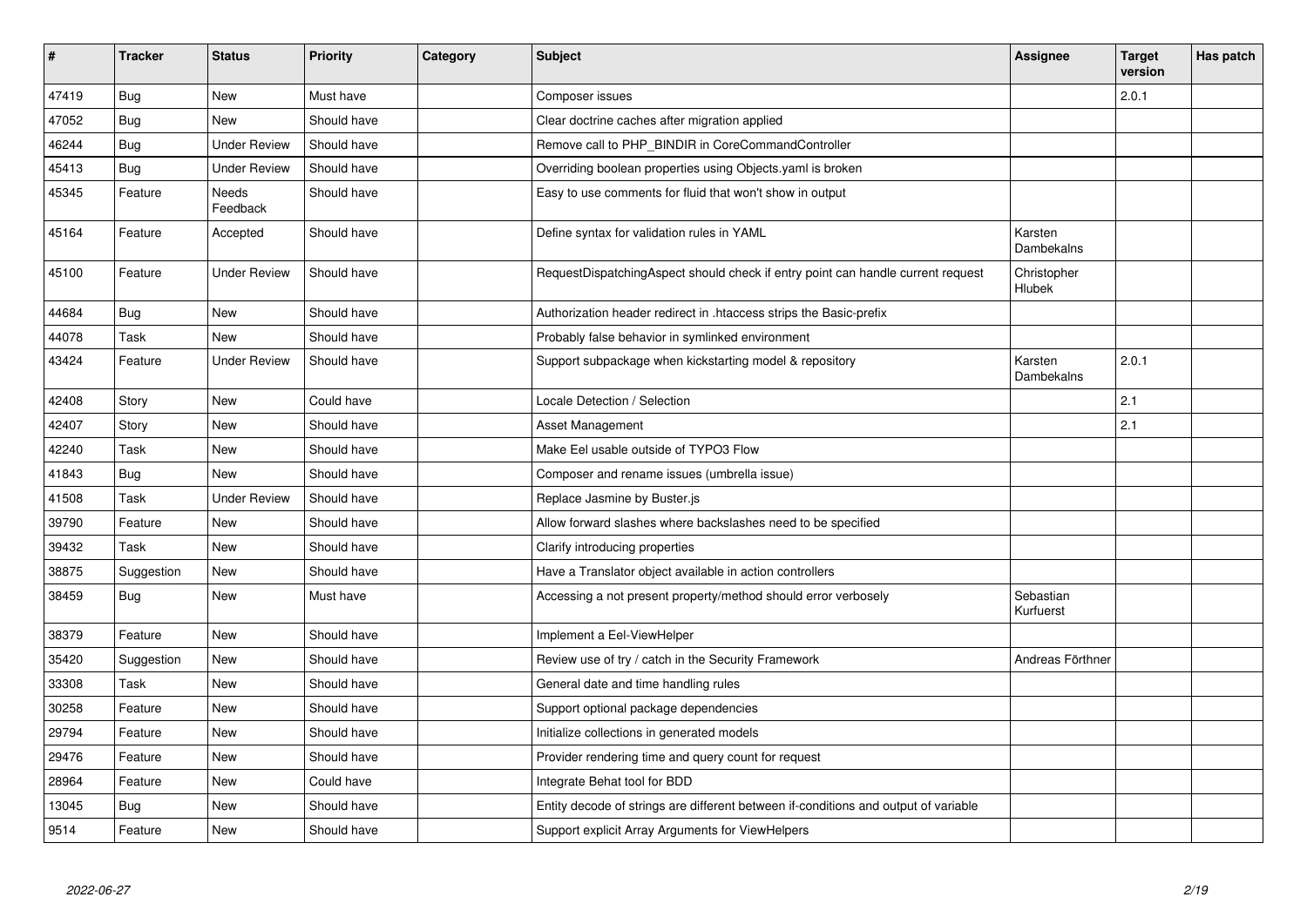| $\#$  | <b>Tracker</b> | <b>Status</b>     | <b>Priority</b> | Category             | Subject                                                                                                  | <b>Assignee</b>        | <b>Target</b><br>version | Has patch |
|-------|----------------|-------------------|-----------------|----------------------|----------------------------------------------------------------------------------------------------------|------------------------|--------------------------|-----------|
| 9005  | Feature        | Accepted          | Could have      |                      | Fluid Template Analyzer (FTA)                                                                            | Sebastian<br>Kurfuerst |                          |           |
| 8981  | Feature        | New               | Could have      |                      | Security/Performance: Provide Webserver Configuration file for common webservers<br>do not use .htaccess |                        |                          |           |
| 29202 | Task           | New               | Should have     | Documentation        | Provide a Cherokee Server Configuration for FLOW3                                                        |                        |                          |           |
| 3755  | Task           | New               | Must have       | - Testing -          | Concurrency stress testing and cache mechanism                                                           |                        |                          |           |
| 27045 | Bug            | New               | Should have     | <b>AOP</b>           | Introduced properties are not available in the reflection service during a compile run                   |                        |                          |           |
| 6712  | Feature        | Accepted          | Should have     | <b>AOP</b>           | Implement mixin support                                                                                  | Robert Lemke           |                          |           |
| 2974  | Bug            | New               | Must have       | <b>AOP</b>           | Aspect / Proxy Cache is not emptied automatically if an interface used for<br>introduction was modified  | Robert Lemke           |                          |           |
| 890   | Feature        | New               | Should have     | <b>AOP</b>           | Add priority for advice chains                                                                           | Robert Lemke           |                          |           |
| 53180 | Bug            | New               | Must have       | <b>Build Process</b> | InjectSettings doesnt work on inheritance (Level 2)                                                      |                        |                          |           |
| 1785  | Feature        | New               | Must have       | Cache                | Automatic garbage collection for expired cache entries                                                   |                        |                          |           |
| 30418 | Feature        | New               | Should have     | Core                 | Package bootstrapping following dependencies                                                             |                        |                          |           |
| 4704  | Feature        | New               | Should have     | Core                 | Improve parsing exception messages                                                                       |                        |                          |           |
| 1907  | Feature        | New               | Could have      | Core                 | Default values for view helpers based on context                                                         |                        |                          |           |
| 3312  | Feature        | Needs<br>Feedback | Should have     | Log                  | Allow for easy logging by annotations                                                                    | Robert Lemke           |                          |           |
| 30428 | Feature        | New               | Should have     | <b>MVC</b>           | Cloning of request arguments                                                                             |                        |                          |           |
| 30424 | Bug            | New               | Must have       | <b>MVC</b>           | Forward object arguments with changes                                                                    |                        |                          |           |
| 28231 | Feature        | New               | Should have     | <b>MVC</b>           | Allow output to STDERR for CLI Response                                                                  |                        |                          |           |
| 25907 | Task           | New               | Should have     | <b>MVC</b>           | Referrer should only contain the URI of the previous request                                             |                        |                          |           |
| 3728  | Feature        | New               | Should have     | <b>MVC</b>           | Support arrays of objects as controller arguments                                                        |                        |                          |           |
| 3580  | Feature        | New               | Must have       | <b>MVC</b>           | Create an administration panel for the FLOW3 Development context                                         |                        |                          |           |
| 3306  | Feature        | Accepted          | Should have     | <b>MVC</b>           | Flush routes cache automatically on class file modifications                                             | Robert Lemke           |                          |           |
| 3153  | Feature        | New               | Should have     | <b>MVC</b>           | Support of action based filter rules defined by annotation.                                              |                        |                          |           |
| 25988 | Bug            | New               | Should have     | Object               | Useless proxies are built for some classes                                                               |                        |                          |           |
| 3588  | Feature        | Accepted          | Should have     | Object               | Support value objects in the Object Factory                                                              | Robert Lemke           |                          |           |
| 5774  | Feature        | New               | Should have     | Package              | Package Manager should clear all cache entries tagged with %PACKAGE%                                     |                        |                          |           |
| 1856  | Feature        | <b>New</b>        | Should have     | Package              | The Package Manager checks dependencies between packages on each activation /<br>deactivation            | Christopher<br>Hlubek  |                          |           |
| 29425 | <b>Bug</b>     | New               | Should have     | Persistence          | Deletion of a blog post with resources fails with FK constraint error                                    |                        |                          |           |
| 9537  | Feature        | New               | Should have     | Persistence          | Query criterions should be able to compare whole objects                                                 |                        |                          |           |
| 31002 | Bug            | New               | Should have     | Reflection           | Generated __ sleep method handles static properties as members.                                          |                        |                          |           |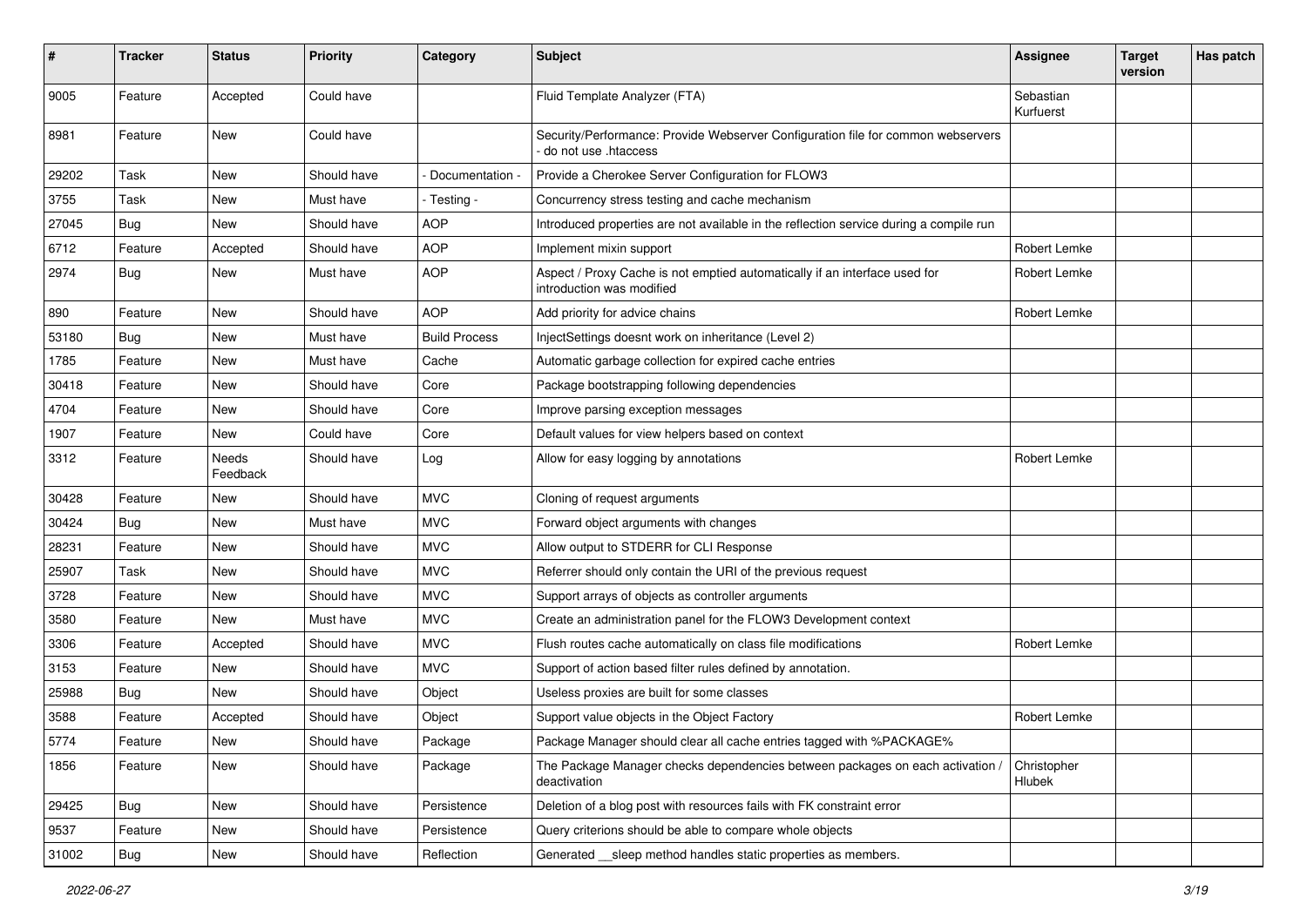| ∦     | <b>Tracker</b> | <b>Status</b>     | <b>Priority</b> | Category           | Subject                                                                                                                                                 | <b>Assignee</b>       | <b>Target</b><br>version | Has patch |
|-------|----------------|-------------------|-----------------|--------------------|---------------------------------------------------------------------------------------------------------------------------------------------------------|-----------------------|--------------------------|-----------|
| 26767 | Feature        | <b>New</b>        | Should have     | Reflection         | Reflection method to get a method return type and documentation                                                                                         |                       |                          |           |
| 10678 | <b>Bug</b>     | New               | Must have       | Reflection         | ReflectionService doesn't reflect methods of child classes correctly when they get<br>reflected before their parent class in the initialization process |                       |                          |           |
| 30425 | Bug            | <b>New</b>        | Should have     | Security           | New methods are not updated in Policies during Development                                                                                              |                       |                          |           |
| 29387 | Feature        | Needs<br>Feedback | Should have     | Security           | A token with wrong credentials should throw an exception                                                                                                | Andreas Förthner      |                          |           |
| 9968  | Feature        | New               | Should have     | Security           | Promote security publishing configuration automatically when persisting models                                                                          | Andreas Förthner      |                          |           |
| 8463  | Feature        | <b>New</b>        | Should have     | Security           | Check security policy for objects reconstituted in the session scope                                                                                    |                       |                          |           |
| 8462  | Feature        | New               | Should have     | Security           | Check subobjects in query rewriting                                                                                                                     |                       |                          |           |
| 6603  | Feature        | <b>New</b>        | Must have       | Security           | Provide a policy management API                                                                                                                         | Andreas Förthner      |                          |           |
| 6602  | Feature        | New               | Could have      | Security           | Implement after invocation handling                                                                                                                     | Andreas Förthner      |                          |           |
| 6601  | Task           | On Hold           | Could have      | Security           | Introduce a new roles definition syntax including runtime constraints                                                                                   | Andreas Förthner      |                          |           |
| 5442  | Feature        | New               | Should have     | Security           | Destroy session / logout user on deleting an account                                                                                                    | Andreas Förthner      |                          |           |
| 3621  | Feature        | <b>New</b>        | Should have     | Security           | Implement dynamic firewall filter registration                                                                                                          | Andreas Förthner      |                          |           |
| 3619  | Feature        | New               | Should have     | Security           | Implement System Policy Support/System Security                                                                                                         | Andreas Förthner      |                          |           |
| 29405 | Bug            | New               | Must have       | Session            | When storing a new entity inside the session, it will be fully serialized instead of just<br>the reference being stored                                 |                       |                          |           |
| 6178  | Feature        | <b>New</b>        | Should have     | Validation         | Implement FileType and FileSize validators                                                                                                              |                       |                          |           |
| 4146  | Feature        | Accepted          | Should have     | Validation         | Support typed parameters for validation                                                                                                                 | Karsten<br>Dambekalns |                          |           |
| 3587  | Feature        | <b>New</b>        | Could have      | Validation         | Enforce validation rules for value objects already in constructor                                                                                       |                       |                          |           |
| 9950  | Task           | <b>New</b>        | Should have     | <b>ViewHelpers</b> | Binding to nested arrays impossible for form-elements                                                                                                   |                       |                          |           |
| 65684 | <b>Bug</b>     | New               | Should have     |                    | Could not acquire lock for ClassLoader cache creation                                                                                                   | Sebastian Heuer       |                          | No        |
| 64842 | Feature        | New               | Could have      |                    | Validation of Property should also happen before Property Mapping.                                                                                      |                       |                          | No        |
| 60271 | Feature        | <b>New</b>        | Should have     |                    | Paginate viewhelper, should also support arrays                                                                                                         |                       |                          | No        |
| 59747 | <b>Bug</b>     | New               | Should have     |                    | TYPO3\Flow\Error\Exception thrown in file ErrorHandler.php                                                                                              |                       |                          | No        |
| 59357 | <b>Bug</b>     | <b>New</b>        | Should have     |                    | Using the PackageManager directly instead of the Interface results in unexpected<br>behavior                                                            |                       |                          | No        |
| 59244 | Feature        | <b>New</b>        | Should have     |                    | Message or Container needs context                                                                                                                      |                       |                          | No        |
| 59084 | <b>Bug</b>     | New               | Should have     |                    | if 403 Exception show reason                                                                                                                            |                       |                          | No        |
| 58996 | Bug            | New               | Should have     |                    | ResourceManager adding to persistence                                                                                                                   |                       |                          | No        |
| 58983 | <b>Bug</b>     | New               | Should have     |                    | format.date does not respect linebreaks and throws exception                                                                                            |                       |                          | No        |
| 58921 | <b>Bug</b>     | New               | Should have     |                    | f:form.* VHs crash if NOT inside f:form but followed by f:form                                                                                          |                       |                          | No        |
| 58744 | Bug            | New               | Should have     |                    | Can not split configuration in settings.yaml                                                                                                            |                       |                          | No        |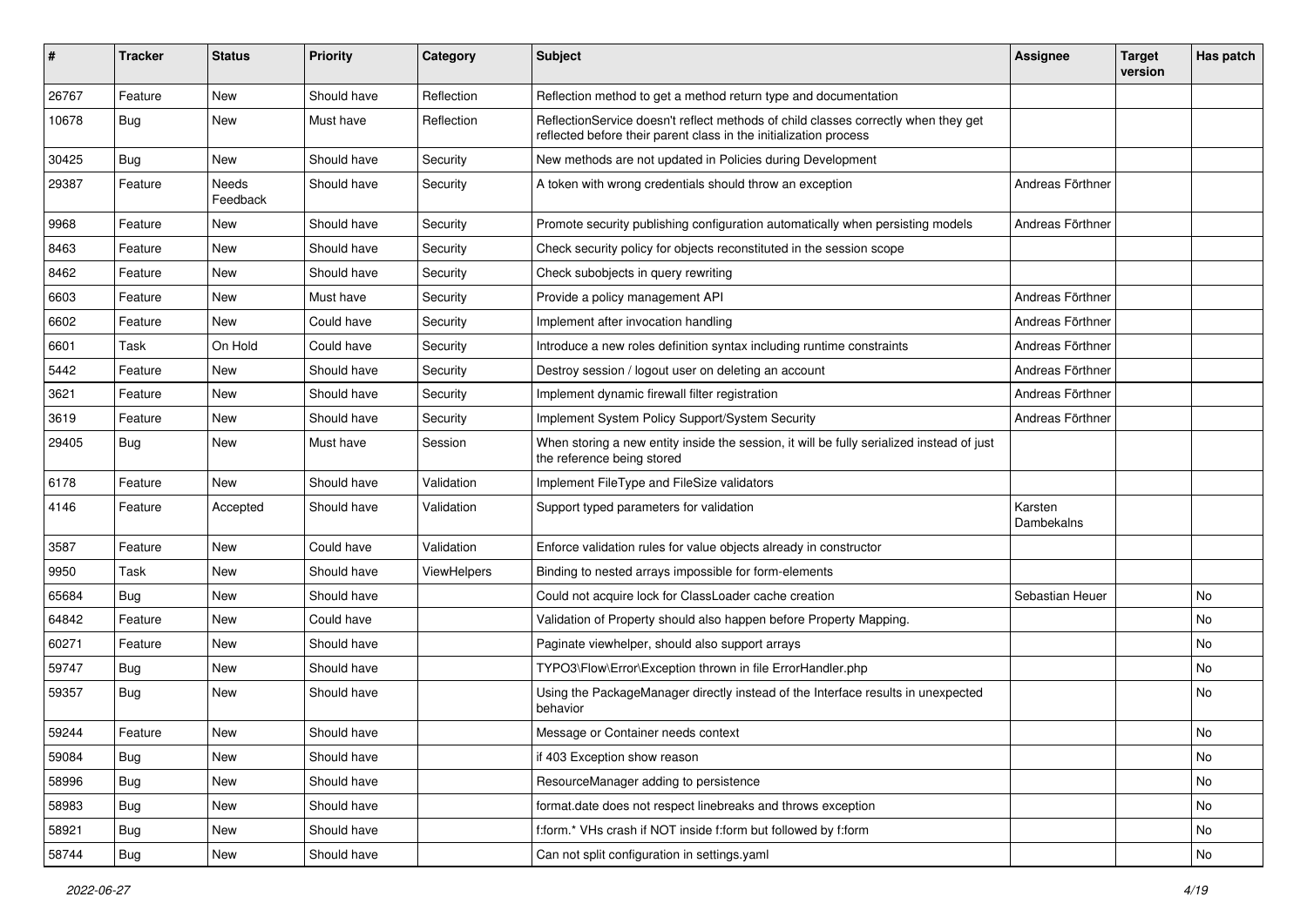| ∦     | <b>Tracker</b> | <b>Status</b>       | <b>Priority</b> | Category | <b>Subject</b>                                                                                        | <b>Assignee</b>       | <b>Target</b><br>version | Has patch |
|-------|----------------|---------------------|-----------------|----------|-------------------------------------------------------------------------------------------------------|-----------------------|--------------------------|-----------|
| 58579 | Feature        | <b>New</b>          | Should have     |          | Adding own environment constants to Flow                                                              |                       | 2.x                      | No        |
| 58408 | Task           | New                 | Should have     |          | Disable manualy persisting                                                                            |                       |                          | No        |
| 58193 | Bug            | <b>Under Review</b> | Should have     |          | Forward-port changelogs to master branch                                                              | Karsten<br>Dambekalns |                          | No        |
| 57885 | Bug            | <b>New</b>          | Must have       |          | Inputs are cleared from a second form if the first form produced a vallidation error                  |                       |                          | <b>No</b> |
| 57796 | Bug            | <b>New</b>          | Should have     |          | XLIFF Fails if $id ==$ nodedata                                                                       |                       |                          | <b>No</b> |
| 57763 | Feature        | New                 | Should have     |          | Allow controller / package / action as params in<br>\TYPO3\Fluid\ViewHelpers\Form\ButtonViewHelper    |                       |                          | No        |
| 56856 | Bug            | <b>Under Review</b> | Must have       |          | Fix StandardView Template                                                                             |                       |                          | <b>No</b> |
| 56744 | Feature        | New                 | Must have       |          | stay logged in                                                                                        |                       |                          | No        |
| 56601 | Bug            | <b>Under Review</b> | Must have       |          | PersistenceManager wrong handling of ORM\ld                                                           |                       |                          | No        |
| 56556 | Feature        | <b>New</b>          | Should have     |          | support hasProperty and isProperty                                                                    |                       |                          | No        |
| 56486 | Feature        | <b>New</b>          | Should have     |          | Optimize the ObjectManager for performance                                                            |                       |                          | No        |
| 56237 | Task           | <b>New</b>          | Should have     |          | in-line (Condition)ViewHelpers should not evaluate on parsing                                         |                       |                          | <b>No</b> |
| 56036 | Feature        | New                 | Should have     |          | Optimize autoloading                                                                                  |                       |                          | No        |
| 55958 | Task           | <b>New</b>          | Should have     |          | RFC: Use PHP 5.4 closure features for direct ObjectAccess                                             |                       |                          | No        |
| 55954 | Bug            | <b>New</b>          | Should have     |          | Associations to ValueObjects should not be cascade all'd                                              |                       |                          | No        |
| 55870 | Feature        | <b>New</b>          | Must have       |          | Enhance f:form.textfield or add a f:form.datefield VH with enhanced validation and<br>propertymapping | Christian Müller      |                          | No        |
| 55831 | Feature        | New                 | Should have     |          | Different scenarios for session settings                                                              |                       |                          | <b>No</b> |
| 55719 | Feature        | <b>New</b>          | Could have      |          | Support additional Resource Folders                                                                   |                       |                          | No        |
| 55306 | Bug            | <b>Under Review</b> | Should have     |          | Filenames should not exceed 255 characters                                                            | Christian Müller      |                          | <b>No</b> |
| 55008 | <b>Bug</b>     | <b>Under Review</b> | Should have     |          | Interceptors should be used in Partials                                                               | Christian Müller      |                          | No        |
| 54549 | Bug            | <b>New</b>          | Must have       |          | PackageManager::createPackage is incompatible to PackageManagerInterface                              |                       |                          | No        |
| 54451 | Bug            | <b>New</b>          | Must have       |          | No functionality at Apache environments with suexec                                                   |                       |                          | <b>No</b> |
| 53189 | <b>Bug</b>     | New                 | Should have     |          | Blog tutorial no longer works                                                                         | <b>Philipp Maier</b>  |                          | No        |
| 52945 | <b>Bug</b>     | New                 | Should have     |          | Excluded classes should only be excluded from reflection but still autoloaded                         |                       |                          | No        |
| 52640 | Feature        | <b>Under Review</b> | Should have     |          | Create an UnlessViewHelper as opposite to the IfViewHelper                                            | Marc Neuhaus          |                          | No        |
| 52591 | <b>Bug</b>     | New                 | Should have     |          | The Pagination Widget broken for joined objects                                                       |                       |                          | No        |
| 52590 | Feature        | New                 | Should have     |          | Provide a way to get the Doctrine QueryBuilder                                                        |                       |                          | No        |
| 52430 | <b>Bug</b>     | New                 | Should have     |          | Cannot convert from UUID to auto-increment ID                                                         |                       |                          | No        |
| 52419 | Bug            | New                 | Should have     |          | Wrong PHPDocs notation for default value inline f:translate viewhelper                                |                       | 2.0                      | No        |
| 51530 | Task           | New                 | Should have     |          | Improve speed of Files::readDirectoryRecursively using RecursiveDirectoryIterator?                    |                       |                          | No        |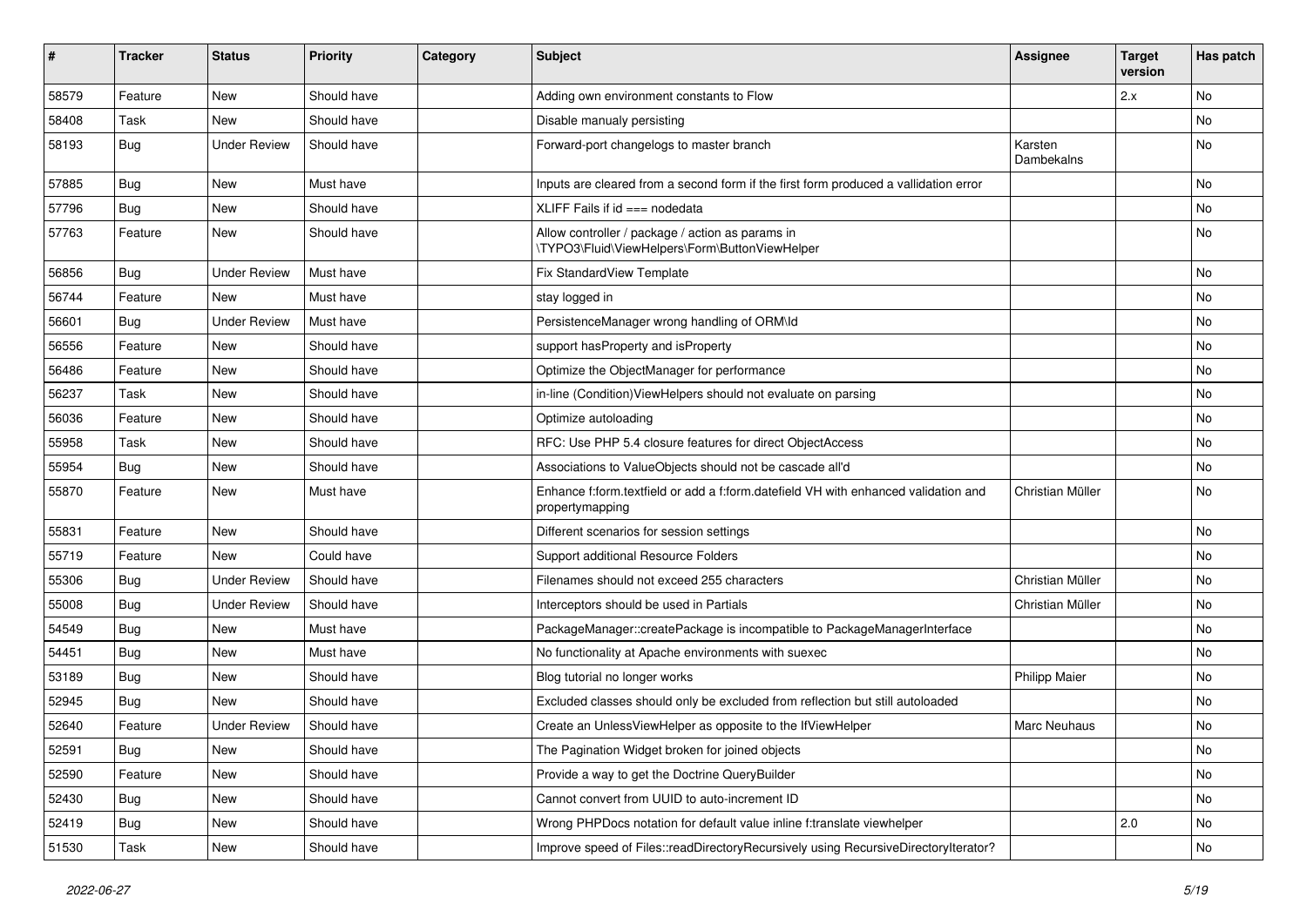| ∦     | <b>Tracker</b> | <b>Status</b>       | <b>Priority</b> | Category | <b>Subject</b>                                                                     | <b>Assignee</b>       | <b>Target</b><br>version | <b>Has patch</b> |
|-------|----------------|---------------------|-----------------|----------|------------------------------------------------------------------------------------|-----------------------|--------------------------|------------------|
| 51286 | Task           | <b>New</b>          | Should have     |          | Custom error views should introduce a controller context somehow                   |                       |                          | <b>No</b>        |
| 51277 | Feature        | New                 | Should have     |          | ViewHelper context should be aware of actual file occurrence                       |                       |                          | No               |
| 50888 | Bug            | <b>Under Review</b> | Should have     |          | WSOD by changing name of section and if Fluid caches are generated                 |                       |                          | No               |
| 50869 | Bug            | <b>New</b>          | Could have      |          | key() invoked on object                                                            |                       |                          | No               |
| 50342 | <b>Bug</b>     | New                 | Could have      |          | PropertyMapper: Use of interface method before implementation check                |                       |                          | No               |
| 49756 | Feature        | <b>Under Review</b> | Should have     |          | Select values by array key in checkbox viewhelper                                  |                       |                          | <b>No</b>        |
| 49423 | Bug            | New                 | Must have       |          | Role name and packageKey are not accessible                                        |                       |                          | No               |
| 49372 | Bug            | New                 | Should have     |          | ObjectConverter ignores implemented interface when mapping subtype                 |                       |                          | No               |
| 49038 | Bug            | New                 | Must have       |          | form.select does not select the first item if prependOptionValue is used           |                       |                          | No               |
| 49011 | <b>Bug</b>     | <b>Under Review</b> | Should have     |          | Support executing TYPO3. Flow inside a PHAR                                        |                       |                          | <b>No</b>        |
| 48657 | Feature        | <b>Under Review</b> | Should have     |          | support HTTP_RANGE                                                                 |                       |                          | No               |
| 48430 | Bug            | <b>New</b>          | Should have     |          | Default validator-messages are not correctly formatted                             |                       |                          | No               |
| 48429 | Bug            | New                 | Should have     |          | Remove- and update-actions on repository are not persisted                         |                       |                          | No               |
| 48296 | Task           | Needs<br>Feedback   | Should have     |          | Missing method in ExceptionHandlerInterface                                        |                       |                          | No               |
| 47669 | Task           | New                 | Should have     |          | FormViewHelper does not define the default request method                          |                       |                          | No               |
| 47236 | Bug            | Needs<br>Feedback   | Should have     |          | Error at offset 6279 of 6338                                                       |                       |                          | No               |
| 47006 | Bug            | <b>Under Review</b> | Should have     |          | widget identifier are not unique                                                   |                       |                          | No               |
| 46910 | Feature        | New                 | Should have     |          | Composer integration - PackageStates.php                                           |                       |                          | No               |
| 46689 | Bug            | New                 | Must have       |          | The new ClassLoader swallows Fatal Errors                                          | Marc Neuhaus          |                          | No               |
| 46545 | Feature        | New                 | Should have     |          | Better support for arrays in options of SelectViewHelper                           |                       |                          | No               |
| 46371 | Feature        | New                 | Should have     |          | Support compilation of static information in proxy classes                         | Christopher<br>Hlubek |                          | No               |
| 46091 | Task           | Needs<br>Feedback   | Should have     |          | Show source file name and position on exceptions during parsing                    |                       |                          | No               |
| 46073 | Bug            | <b>Under Review</b> | Should have     |          | Scripts::executeCommand must be usable outsite of TYPO3.Flow                       |                       |                          | No               |
| 45851 | Feature        | Needs<br>Feedback   | Could have      |          | Allow referencing environment variables in Settings.yaml                           | Adrian Föder          |                          | No               |
| 45669 | Bug            | <b>New</b>          | Should have     |          | PersistentObjectConverter does not convert ValueObjects by __identity              |                       |                          | No               |
| 45386 | <b>Bug</b>     | New                 | Could have      |          | Package::buildArrayOfClassFiles tries to determine class names from file paths     |                       |                          | No               |
| 45272 | <b>Bug</b>     | New                 | Should have     |          | Related Value Objects get deleted by default cascading                             |                       |                          | No               |
| 45153 | Feature        | New                 | Should have     |          | f:be.menus.actionMenuItem - Detection of the current select option is insufficient |                       |                          | No               |
| 44148 | Bug            | New                 | Should have     |          | Documentation for executeCommand() needs clarification                             |                       | 2.0.1                    | No               |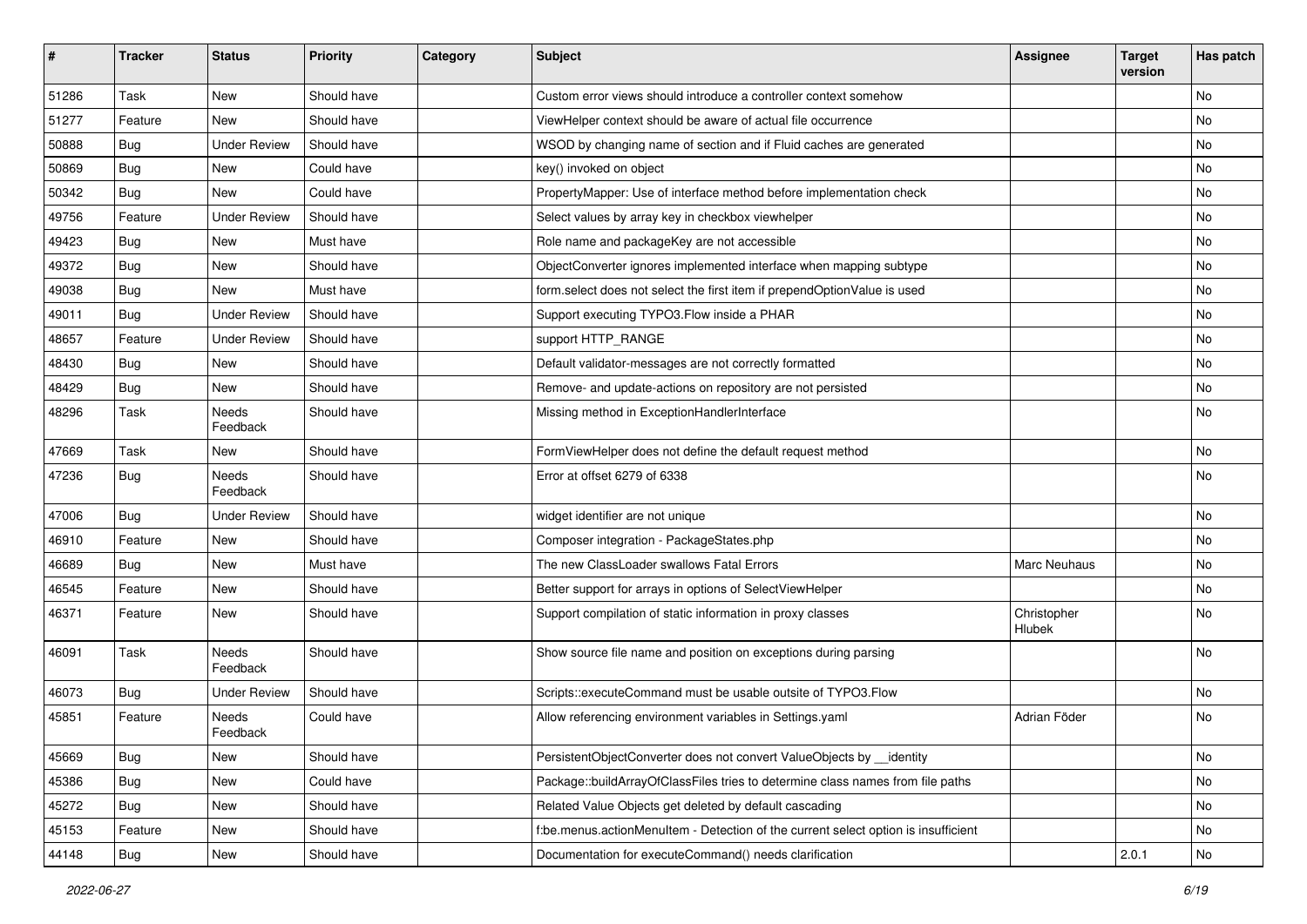| ∦     | <b>Tracker</b> | <b>Status</b>       | <b>Priority</b> | Category | <b>Subject</b>                                                                                       | <b>Assignee</b>        | <b>Target</b><br>version | Has patch |
|-------|----------------|---------------------|-----------------|----------|------------------------------------------------------------------------------------------------------|------------------------|--------------------------|-----------|
| 44123 | Feature        | <b>New</b>          | Should have     |          | Make the "Flow requires the PHP setting "date.timezone"" error more beautiful                        |                        |                          | No        |
| 43947 | <b>Bug</b>     | New                 | Should have     |          | Redirect to login after Session timeout                                                              |                        |                          | No        |
| 43930 | Task           | Needs<br>Feedback   | Should have     |          | Remove canRender() completely?!                                                                      | Sebastian<br>Kurfuerst |                          | No        |
| 43841 | Feature        | New                 | Should have     |          | Add package support to validation errors                                                             |                        |                          | No        |
| 43621 | <b>Bug</b>     | <b>Under Review</b> | Must have       |          | Composer installer overwrites Settings.yaml.example                                                  | Karsten<br>Dambekalns  |                          | <b>No</b> |
| 43572 | Feature        | <b>New</b>          | Should have     |          | Uri should support manipulation of query arguments                                                   |                        |                          | <b>No</b> |
| 43082 | Feature        | Needs<br>Feedback   | Should have     |          | Add CLI support for scaffolding models, views, controller                                            |                        |                          | No        |
| 43071 | Task           | <b>New</b>          | Should have     |          | Remove TOKENS for adding fallback teplates in B                                                      |                        |                          | No        |
| 42743 | Task           | <b>New</b>          | Should have     |          | Remove inline style for hidden form fields                                                           |                        |                          | No        |
| 42550 | Task           | <b>Under Review</b> | Should have     |          | Add top-level .htaccess to block everything but Web                                                  | Karsten<br>Dambekalns  |                          | No        |
| 42397 | Feature        | <b>New</b>          | Should have     |          | Missing viewhelper for general links                                                                 |                        |                          | No        |
| 41727 | Bug            | Accepted            | Should have     |          | @Flow\Identity and @ORM\InheritanceType("JOINED") can't be used together                             | Karsten<br>Dambekalns  |                          | No        |
| 41533 | Bug            | Needs<br>Feedback   | Should have     |          | Ignored object-validation in editAction when redirecting back from updateAction                      |                        |                          | <b>No</b> |
| 41148 | Bug            | <b>New</b>          | Must have       |          | Converting of ValueObjects                                                                           |                        |                          | No        |
| 40824 | <b>Bug</b>     | Needs<br>Feedback   | Should have     |          | Modified action controller methods not detected properly                                             | Andreas Förthner       |                          | No        |
| 40081 | Feature        | New                 | Should have     |          | Allow assigned variables as keys in arrays                                                           |                        |                          | No        |
| 38216 | <b>Bug</b>     | Needs<br>Feedback   | Should have     |          | Static method calls in reflected classes refer to _Original class                                    |                        |                          | No        |
| 38130 | Feature        | New                 | Should have     |          | Checkboxes and multiple select fields should have an assignable default value                        |                        |                          | No        |
| 37095 | Feature        | New                 | Should have     |          | It should be possible to set a different template on a Fluid TemplateView inside an<br>action        | Christopher<br>Hlubek  |                          | No        |
| 36634 | <b>Bug</b>     | New                 | Should have     |          | Reconstituted entities do not have their properties set when initializeObject() is called            |                        |                          | <b>No</b> |
| 36633 | Bug            | New                 | Should have     |          | Reconstituted entities should not have the FLOW3_Persistence_clone property set                      |                        |                          | No        |
| 36510 | Feature        | New                 | Should have     |          | Firewall Redirect?                                                                                   |                        |                          | No        |
| 36509 | Feature        | New                 | Should have     |          | redirectToUri to an uri with acl forces a 403 because of missing csrf token.                         |                        |                          | No        |
| 35970 | Task           | <b>New</b>          | Should have     |          | Improve performance of Utility/Arrays::integerExplode by using array_map                             |                        |                          | No        |
| 35831 | Bug            | New                 | Must have       |          | Deleting or unpublishing of a resource deletes all published symlinks<br>(Web/_Resources/Persistent) |                        |                          | No        |
| 34404 | <b>Bug</b>     | New                 | Should have     |          | JsonView transformObject does not respect_descendAll configuration                                   |                        |                          | No        |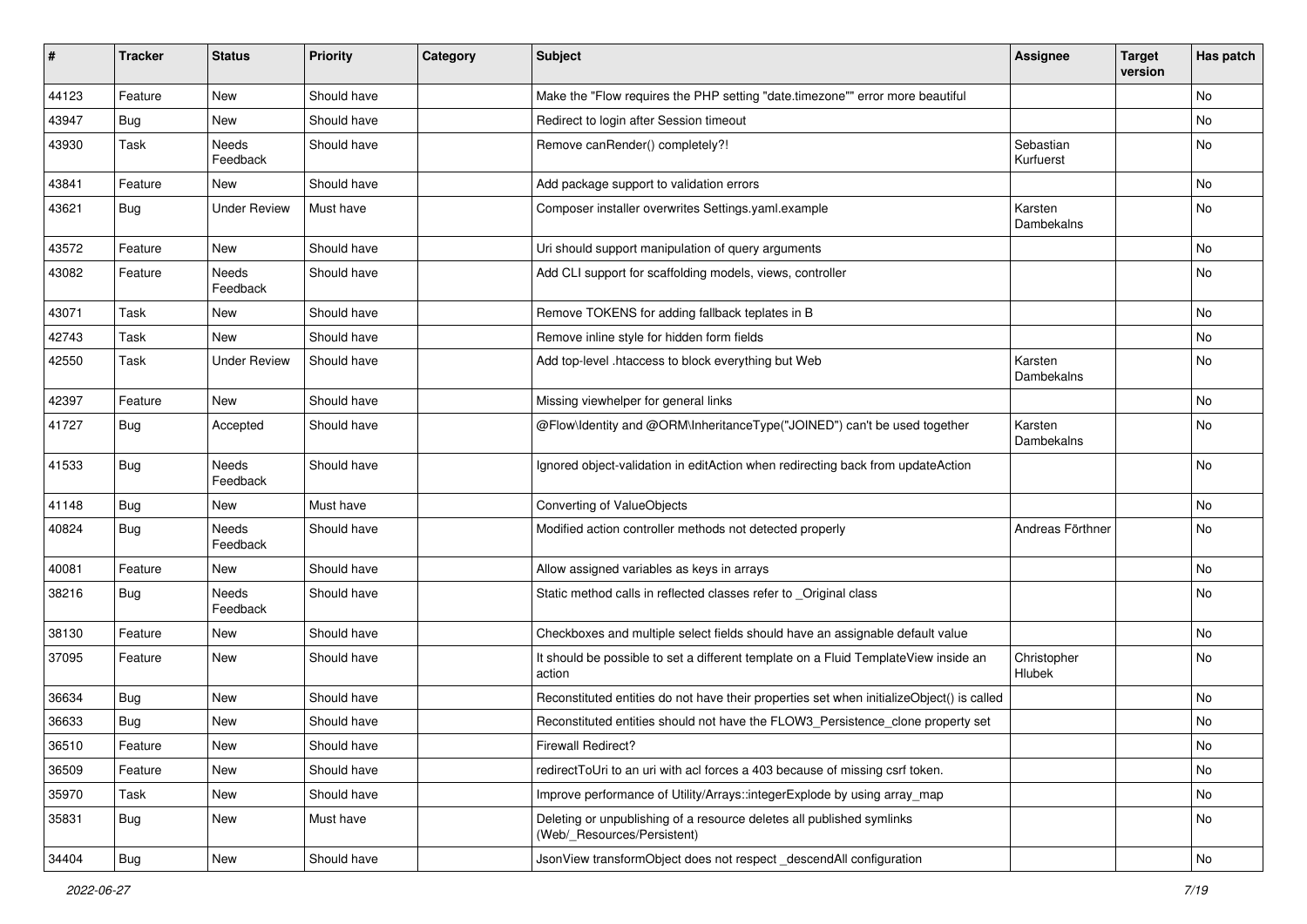| ∦     | <b>Tracker</b> | <b>Status</b>       | <b>Priority</b> | Category          | Subject                                                                                                     | <b>Assignee</b>        | <b>Target</b><br>version | Has patch                    |
|-------|----------------|---------------------|-----------------|-------------------|-------------------------------------------------------------------------------------------------------------|------------------------|--------------------------|------------------------------|
| 33710 | Feature        | <b>New</b>          | Should have     |                   | Configuration based on Domain                                                                               |                        |                          | No                           |
| 33293 | Bug            | New                 | Should have     |                   | Injection to private variable results in injection of the the wrong class                                   |                        |                          | No                           |
| 33258 | Major Feature  | Accepted            | Should have     |                   | Implement support for Assetic                                                                               |                        |                          | No                           |
| 33215 | Feature        | <b>New</b>          | Should have     |                   | RFC: Dynamic values in ObjectAccess paths                                                                   |                        |                          | No                           |
| 32873 | <b>Bug</b>     | Accepted            | Must have       |                   | Value changes for logged in account are not persisted due to session serialization                          | Karsten<br>Dambekalns  |                          | No                           |
| 32294 | Feature        | New                 | Should have     |                   | Lazy initialization of loggers                                                                              |                        |                          | No                           |
| 31484 | Feature        | Needs<br>Feedback   | Could have      |                   | possibility to modify inner workings of proxy class builder                                                 |                        |                          | No                           |
| 29258 | Feature        | Needs<br>Feedback   | Should have     |                   | Provide a way to override classes by environment                                                            |                        |                          | <b>No</b>                    |
| 28554 | Bug            | <b>New</b>          | Should have     |                   | (v4) implement feature flag to disable caching                                                              |                        |                          | No                           |
| 28553 | <b>Bug</b>     | New                 | Should have     |                   | improve XHProf test setup                                                                                   |                        |                          | No                           |
| 28552 | Bug            | New                 | Should have     |                   | (v5) write ViewHelper test for compiled run; adjust functional test to do two passes<br>(uncached & cached) |                        |                          | No                           |
| 28551 | Bug            | Accepted            | Should have     |                   | (v4) backport VHTest                                                                                        | Sebastian<br>Kurfuerst |                          | No                           |
| 28550 | Bug            | New                 | Should have     |                   | (v4) make widgets cacheable, i.e. not implement childnodeaccess interface                                   |                        |                          | No                           |
| 28549 | Bug            | New                 | Should have     |                   | make widgets cacheable, i.e. not implement childnodeaccess interface                                        |                        |                          | No                           |
| 28074 | Feature        | Needs<br>Feedback   | Should have     |                   | Provide a shell script that installs Phoenix or FLOW3 from git                                              | Markus Bucher          |                          | No                           |
| 27379 | Bug            | Needs<br>Feedback   | Must have       |                   | add check to clear the database at tearDown in testing                                                      |                        |                          | No                           |
| 27322 | Feature        | On Hold             | Should have     |                   | Add support for Appserver-in-PHP, which could result in much faster executions.                             | Christopher<br>Hlubek  |                          | No                           |
| 26986 | Feature        | Accepted            | Should have     |                   | Debug toolbar                                                                                               | Christian Müller       |                          | No                           |
| 11039 | <b>Bug</b>     | Needs<br>Feedback   | Must have       |                   | Static object container injects properties to result of factory object                                      |                        |                          | No                           |
| 5636  | Task           | <b>Under Review</b> | Must have       |                   | Form_RadioViewHelper and CheckBoxViewHelper miss check for existing object<br>before it is accessed.        |                        |                          | No                           |
| 3585  | Major Feature  | New                 | Should have     |                   | Implement support for value objects                                                                         |                        |                          | $\operatorname{\mathsf{No}}$ |
| 3291  | Feature        | Needs<br>Feedback   | Should have     |                   | Cacheable viewhelpers                                                                                       |                        |                          | No                           |
| 58975 | <b>Bug</b>     | New                 | Must have       | - Documentation - | Fix command for Linux in Qucikstart documentation                                                           |                        |                          | No                           |
| 57972 | <b>Bug</b>     | New                 | Should have     | Documentation     | Missing @ManyToOne in example for resource                                                                  |                        |                          | No                           |
| 46120 | <b>Bug</b>     | New                 | Must have       | - Documentation - | Important step missing in the installation chapter                                                          |                        |                          | No                           |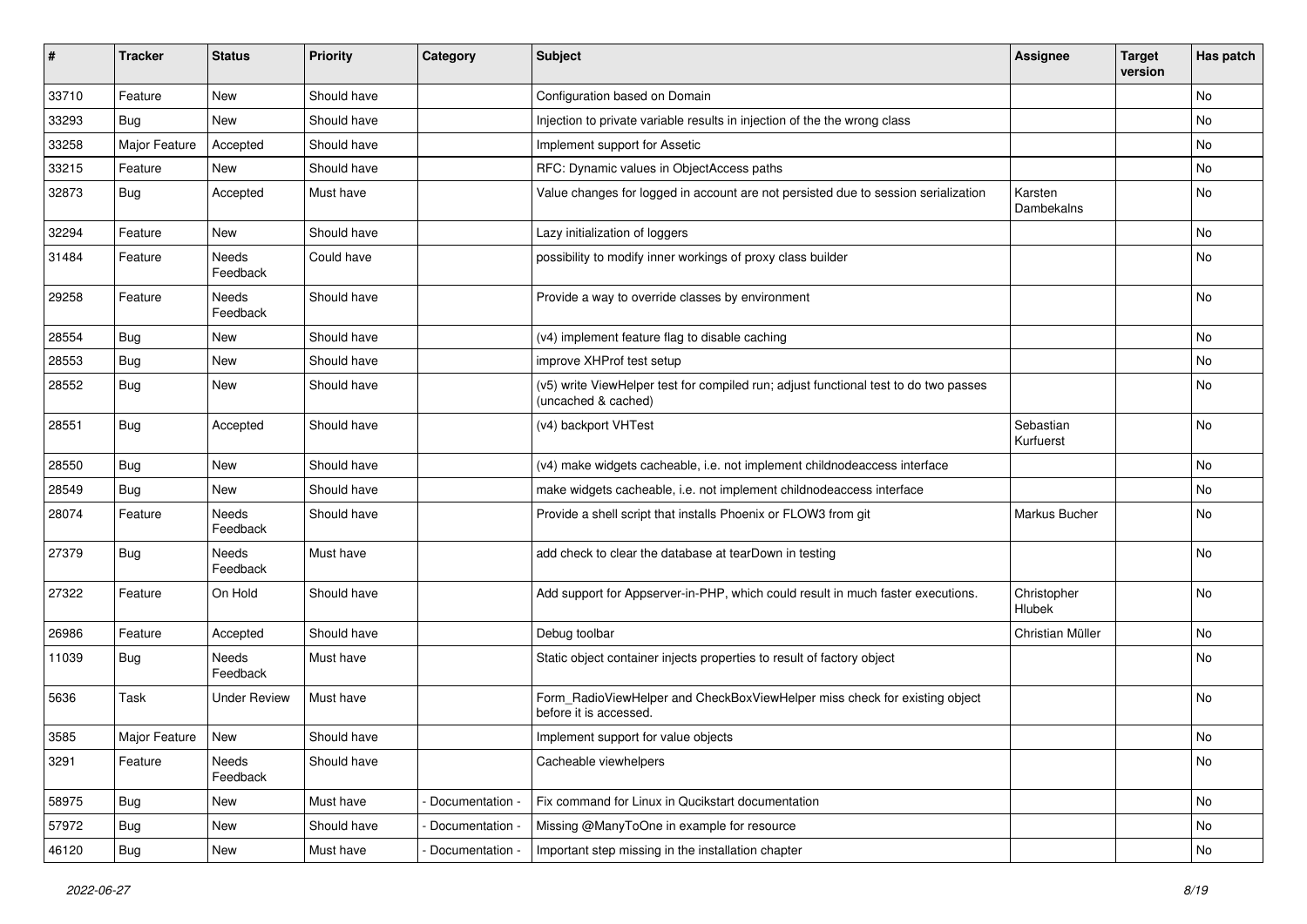| ∦     | <b>Tracker</b> | <b>Status</b>       | <b>Priority</b> | Category                         | <b>Subject</b>                                                                                                                         | Assignee              | <b>Target</b><br>version | Has patch |
|-------|----------------|---------------------|-----------------|----------------------------------|----------------------------------------------------------------------------------------------------------------------------------------|-----------------------|--------------------------|-----------|
| 45623 | Bug            | <b>New</b>          | Should have     | - Documentation -                | SQL error when calling TYPO3.Blog Setup controller                                                                                     |                       |                          | <b>No</b> |
| 45249 | Bug            | <b>New</b>          | Must have       | Documentation -                  | Update composer project-create command listing                                                                                         |                       |                          | No        |
| 44542 | Task           | New                 | Should have     | - Documentation -                | Mention the risk of requestPatterns regarding foreign package's SecurityContext<br>usage                                               | Adrian Föder          |                          | No        |
| 42465 | Task           | <b>New</b>          | Should have     | Documentation                    | Document i18n settings                                                                                                                 |                       | 2.0.1                    | <b>No</b> |
| 40854 | Task           | <b>New</b>          | Must have       | Documentation                    | Update security documentation (authentication in 1.2)                                                                                  |                       | 2.0.1                    | <b>No</b> |
| 40802 | <b>Bug</b>     | Accepted            | Should have     | Documentation                    | Documentation mistake (authentication)                                                                                                 | Karsten<br>Dambekalns | 1.1.1                    | No        |
| 39414 | Bug            | <b>New</b>          | Should have     | Documentation                    | Security Documentation                                                                                                                 |                       |                          | <b>No</b> |
| 38038 | Task           | Accepted            | Should have     | Documentation                    | Proofread FLOW3 manual                                                                                                                 | Ryan J. Peterson      |                          | No        |
| 38004 | Bug            | Accepted            | Should have     | Documentation                    | Missing CheatSheet folder for Getting Started manual                                                                                   | Karsten<br>Dambekalns | 1.1.1                    | No        |
| 31339 | Task           | On Hold             | Could have      | Documentation                    | Search                                                                                                                                 |                       |                          | <b>No</b> |
| 27561 | Task           | Accepted            | Could have      | Documentation                    | Complete documentation                                                                                                                 |                       |                          | <b>No</b> |
| 8923  | Task           | <b>Under Review</b> | Could have      | Documentation                    | Provide a Nginx Server Configuration for FLOW3                                                                                         | Christian Müller      | 1.1.1                    | No        |
| 59878 | Bug            | New                 | Must have       | Error Handler<br>Report -        | TYPO3\Flow\Core\Booting\Exception\SubProcessException thrown in file Scripts.php                                                       |                       | 1.1.1                    | No        |
| 59140 | Bug            | New                 | -- undefined -- | Error Handler<br>Report -        | TYPO3\Flow\Error\Exception thrown in file ErrorHandler.php                                                                             |                       |                          | <b>No</b> |
| 59049 | Bug            | <b>New</b>          | Should have     | Error Handler<br>Report -        | TYPO3\Flow\Error\Exception thrown in file ErrorHandler.php                                                                             |                       |                          | <b>No</b> |
| 58894 | Bug            | <b>New</b>          | Must have       | Error Handler<br>Report -        | MySQL max key length exceeded during Neos setup                                                                                        |                       | 2.x                      | No        |
| 54381 | Bug            | New                 | - undefined --  | Error Handler<br>Report -        | TYPO3\Flow\Core\Booting\Exception\SubProcessException thrown in file Scripts.php                                                       |                       |                          | <b>No</b> |
| 53851 | Bug            | New                 | - undefined --  | Error Handler<br>Report -        | TYPO3\Flow\Core\Booting\Exception\SubProcessException thrown in file Scripts.php                                                       |                       |                          | <b>No</b> |
| 52005 | Bug            | <b>New</b>          | Could have      | Error Handler<br>Report -        | TYPO3\Flow\Error\Exception thrown in file ErrorHandler.php                                                                             |                       |                          | <b>No</b> |
| 51704 | Bug            | New                 | - undefined --  | Error Handler<br>Report -        | TYPO3\Flow\Error\Exception thrown in file ErrorHandler.php                                                                             |                       |                          | <b>No</b> |
| 49801 | <b>Bug</b>     | New                 | -- undefined -- | <b>Error Handler</b><br>Report - | TYPO3\Flow\Security\Exception\AccessDeniedException thrown in file<br>TYPO3 Flow Security Authorization AccessDecisionVoterManager.php |                       |                          | No        |
| 48873 | <b>Bug</b>     | New                 | Should have     | Error Handler<br>Report -        | Error when calling resourceManager->deleteResource on unpublished Resource                                                             |                       |                          | No        |
| 39609 | Feature        | Accepted            | Should have     | - Migrations -                   | <b>Migration Version</b>                                                                                                               | Karsten<br>Dambekalns |                          | No        |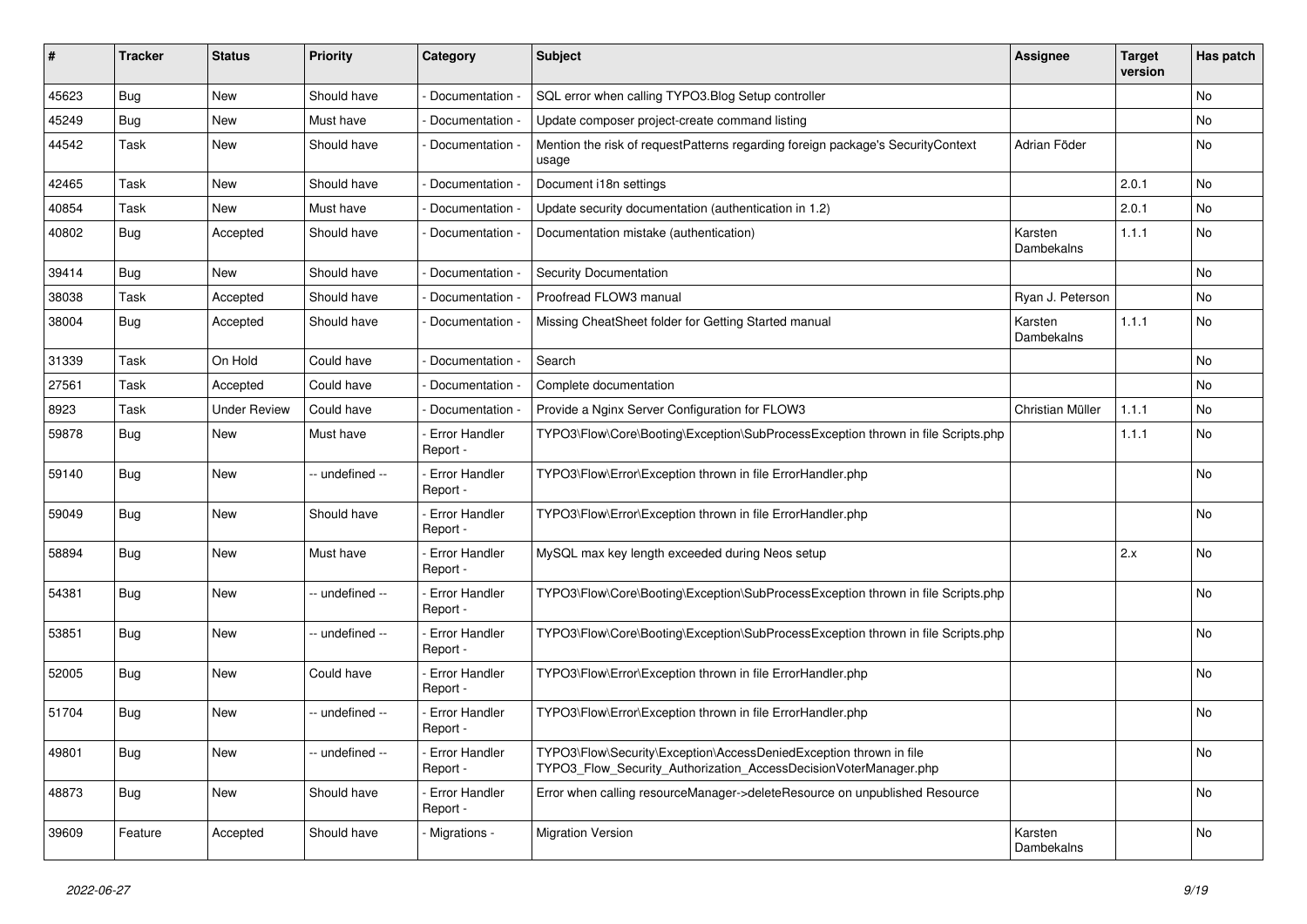| #     | <b>Tracker</b> | <b>Status</b>            | <b>Priority</b> | Category      | <b>Subject</b>                                                                                               | <b>Assignee</b>       | <b>Target</b><br>version | <b>Has patch</b> |
|-------|----------------|--------------------------|-----------------|---------------|--------------------------------------------------------------------------------------------------------------|-----------------------|--------------------------|------------------|
| 37831 | Task           | <b>New</b>               | Could have      | - Testing -   | Evaluate using PHP 5.4's internal web server for Functional Testing                                          |                       |                          | <b>No</b>        |
| 37473 | Bug            | New                      | Must have       | - Testing -   | Subsequent Exceptions related to Doctrine Entity Manager makes it snap shut                                  |                       |                          | No               |
| 51489 | Bug            | New                      | -- undefined -- | Annotations   | Doctrine\Common\Annotations\AnnotationException thrown in file<br>AnnotationException.php                    |                       |                          | No               |
| 58153 | Bug            | <b>New</b>               | Should have     | <b>AOP</b>    | Session - Scope, Property with interface annotation fails at wakeup                                          |                       | 2.1                      | <b>No</b>        |
| 55957 | <b>Task</b>    | New                      | Should have     | <b>AOP</b>    | RFC: Optimize AOP proxies                                                                                    |                       |                          | No               |
| 47404 | Feature        | <b>New</b>               | Could have      | <b>AOP</b>    | Add getters and setters methods for introduced properties                                                    |                       |                          | No               |
| 37571 | Bug            | New                      | Must have       | <b>AOP</b>    | Inherited proxies fail when implementing clone                                                               |                       |                          | No               |
| 54446 | <b>Bug</b>     | New                      | Should have     | Cache         | Cache filebackend 'include once'                                                                             |                       |                          | No               |
| 46823 | Task           | Accepted                 | Should have     | Cache         | Detect APC and APCu correctly                                                                                |                       |                          | No               |
| 46816 | Feature        | <b>New</b>               | Should have     | Cache         | Add xcache cache backend                                                                                     |                       |                          | No               |
| 46318 | Feature        | <b>New</b>               | Should have     | Cache         | [caching framework] Extend cache interface to handle multiple entries                                        |                       |                          | No               |
| 46216 | Feature        | New                      | Should have     | Cache         | Add wincache cache backend                                                                                   |                       |                          | No               |
| 40410 | Bug            | <b>Needs</b><br>Feedback | Should have     | Cache         | Exception when using Apc, Memcached of Redis cache backend for reflection status<br>and object configuration | Karsten<br>Dambekalns |                          | No               |
| 39699 | Bug            | Accepted                 | Should have     | Cache         | SQL DDL for TYPO3\FLOW3\Cache\Backend\PdoBackend                                                             | Karsten<br>Dambekalns |                          | <b>No</b>        |
| 32707 | Bug            | Accepted                 | Must have       | Cache         | <b>Bad Bad FileBackend</b>                                                                                   | Karsten<br>Dambekalns | 2.0.1                    | No               |
| 55199 | Feature        | <b>New</b>               | Should have     | Cli           | Avoid Buffering of Shell output                                                                              |                       |                          | No               |
| 37885 | Feature        | New                      | Could have      | Cli           | Add CLI to show the object-configuration for a FLOW3 object-name                                             | <b>Martin Ficzel</b>  |                          | No               |
| 35709 | <b>Task</b>    | <b>New</b>               | Should have     | Cli           | Implement global Command aliases                                                                             |                       |                          | No               |
| 50382 | Task           | <b>New</b>               | Should have     | Command       | Impossible to use arguments in CLI that are added by overriding<br>initializeCommandMethodArguments()        |                       |                          | No               |
| 45041 | Bug            | <b>New</b>               | Must have       | Command       | Set file permissions doesnt work                                                                             |                       | 2.0.1                    | <b>No</b>        |
| 33465 | Bug            | New                      | Should have     | Command       | Some vital commands to recover the system fail when recovery is needed                                       |                       |                          | No               |
| 33069 | Task           | New                      | Should have     | Command       | Make command output sparse, implement generic verbose switch                                                 |                       |                          | No               |
| 60095 | Feature        | <b>Under Review</b>      | Should have     | Configuration | LockManager's LockHoldingStackPage should be configurable                                                    |                       |                          | No               |
| 48596 | Bug            | <b>Under Review</b>      | Should have     | Configuration | Ignored Tags configuration should be easier to configure from packages                                       | Alexander Berl        |                          | No               |
| 37373 | Feature        | <b>Under Review</b>      | Should have     | Configuration | Make annotation overrides / "injection" via Objects.yaml possible                                            | Marc Neuhaus          |                          | No               |
| 8464  | Feature        | New                      | Should have     | Configuration | Write settings using the ConfigurationManager                                                                |                       |                          | No               |
| 62346 | Feature        | New                      | Could have      | Core          | f:comment should have high precende                                                                          |                       | 3.x                      | No               |
| 58622 | Feature        | New                      | Must have       | Core          | Clearer Exception: Array to string conversion                                                                |                       |                          | No               |
| 56544 | <b>Bug</b>     | New                      | Must have       | Core          | FLOW Exception on tar package inclusion via composer                                                         |                       |                          | No               |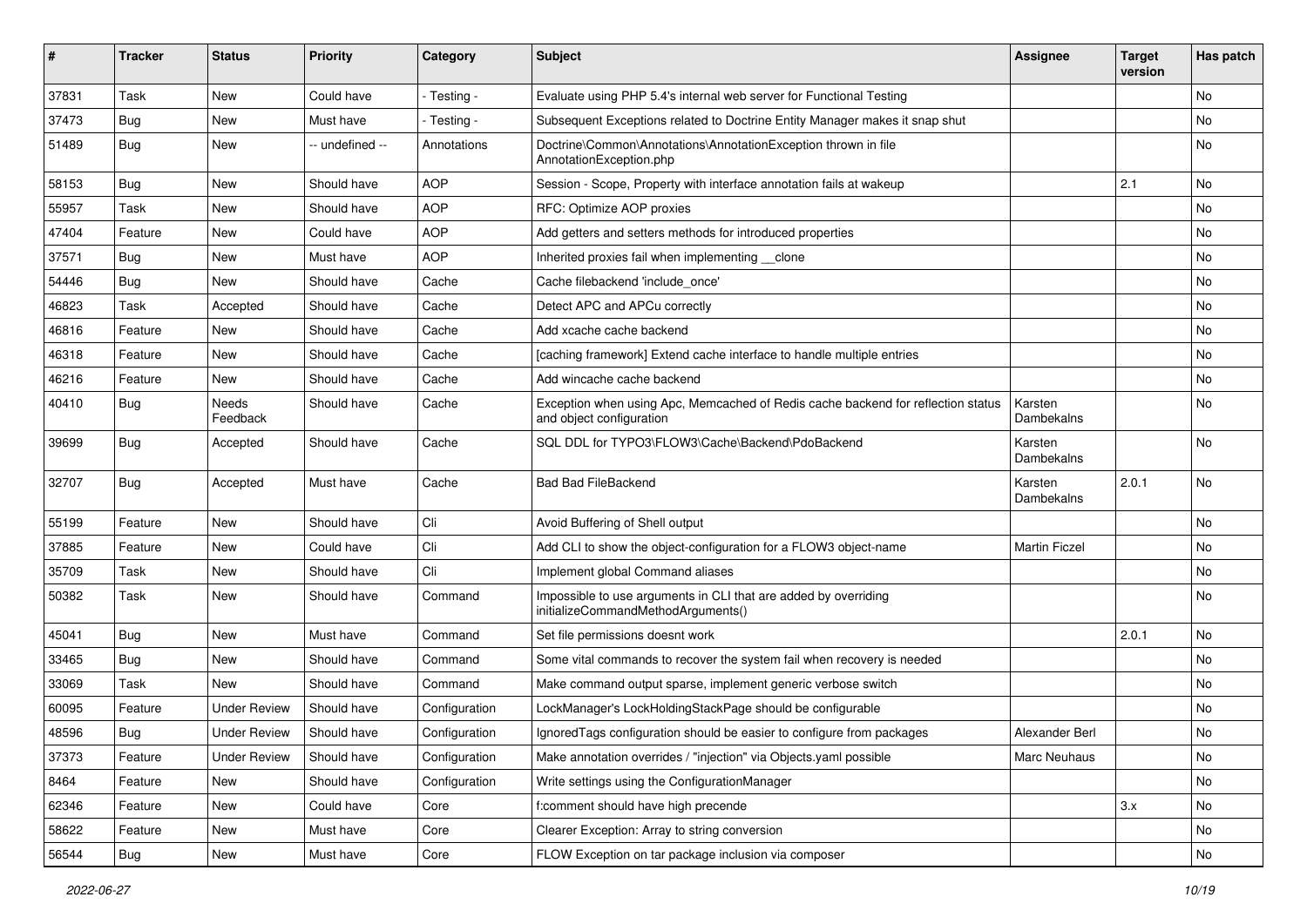| ∦     | <b>Tracker</b> | <b>Status</b>       | <b>Priority</b> | Category    | Subject                                                                                                | <b>Assignee</b>        | <b>Target</b><br>version | Has patch |
|-------|----------------|---------------------|-----------------|-------------|--------------------------------------------------------------------------------------------------------|------------------------|--------------------------|-----------|
| 52909 | Bug            | <b>New</b>          | Should have     | Core        | Class Loader fallback to non-proxy hides fatal errors                                                  |                        |                          | No        |
| 51809 | Bug            | <b>Under Review</b> | Must have       | Core        | Commit "[BUGFIX] Published resources don't support symlinks" produces an fatal<br>error on Windows     | Adrian Föder           | 2.0.1                    | No        |
| 51312 | Bug            | <b>New</b>          | Should have     | Core        | Default php error handler generates warning (when loading<br>TYPO3\Flow\Error\Exception class)         |                        | 2.0                      | <b>No</b> |
| 51120 | <b>Bug</b>     | <b>New</b>          | Must have       | Core        | \TYPO3\Flow\Core\Booting::buildSubprocessCommand - wrong command if passed<br>more than one parameters |                        |                          | <b>No</b> |
| 50080 | Bug            | Needs<br>Feedback   | Should have     | Core        | Broken concept for CLI/Web separation                                                                  | Karsten<br>Dambekalns  |                          | No        |
| 47487 | Bug            | New                 | Should have     | Core        | Functional test classes in package without classes are not compiled                                    |                        | 2.0.1                    | No        |
| 46425 | Task           | <b>Under Review</b> | Should have     | Core        | DI proxy classes use raw reflection instead of RelfectionService                                       | Christian Müller       | 2.0.1                    | No        |
| 46257 | Feature        | <b>Under Review</b> | Should have     | Core        | Add escape sequence support for Fluid                                                                  |                        |                          | No        |
| 43541 | Bug            | New                 | Should have     | Core        | Incomplete classes path detection for PSR-0                                                            |                        | 2.0.1                    | <b>No</b> |
| 42520 | Bug            | <b>New</b>          | Must have       | Core        | Cache must be flushed globally for package state changes                                               |                        |                          | <b>No</b> |
| 39990 | <b>Bug</b>     | New                 | Should have     | Core        | Same form twice in one template: hidden fields for empty values are only rendered<br>once              |                        |                          | No        |
| 39096 | Bug            | <b>New</b>          | Should have     | Core        | Unnecessary compile invoked in non production context?                                                 |                        | 2.0.1                    | <b>No</b> |
| 39088 | Feature        | New                 | Should have     | Core        | Add a sgnalslot before compilation                                                                     |                        |                          | <b>No</b> |
| 38222 | Feature        | <b>New</b>          | Could have      | Core        | Step execution signals with concrete name                                                              |                        |                          | No        |
| 33551 | Bug            | <b>New</b>          | Must have       | Core        | View helper values break out of a partial scope                                                        | Sebastian<br>Kurfuerst |                          | No        |
| 33394 | Feature        | Needs<br>Feedback   | Should have     | Core        | Logical expression parser for BooleanNode                                                              | <b>Tobias Liebig</b>   |                          | No        |
| 33049 | Feature        | New                 | Could have      | Core        | Allow configuration of context without environment variable (needed for IIS)                           |                        |                          | No        |
| 32574 | Bug            | Accepted            | Should have     | Core        | FLOW3 enters fork bombs when using cgi-fcgi vs cli                                                     | Karsten<br>Dambekalns  |                          | <b>No</b> |
| 30555 | Feature        | <b>New</b>          | Could have      | Core        | Make TagBuilder more extensible                                                                        |                        |                          | <b>No</b> |
| 27607 | <b>Bug</b>     | <b>New</b>          | Must have       | Core        | Make Fluid comparisons work when first element is STRING, second is NULL.                              |                        |                          | No        |
| 12863 | <b>Bug</b>     | New                 | Should have     | Core        | Attributes of a viewhelper can't contain a '-'                                                         | Sebastian<br>Kurfuerst |                          | No        |
| 10472 | Feature        | New                 | Could have      | Core        | Fluid Standalone distribution                                                                          |                        |                          | No        |
| 3481  | Bug            | New                 | Should have     | Core        | Use ViewHelperVariableContainer in PostParseFacet                                                      |                        |                          | No        |
| 35868 | Bug            | On Hold             | Must have       | Environment | Unstable condition in Utility\Environment                                                              | Karsten<br>Dambekalns  |                          | No        |
| 36955 | Feature        | New                 | Should have     | Error       | Add type filter to var_dump()                                                                          |                        |                          | No        |
| 58184 | Major Feature  | New                 | Should have     | Http        | HTTP request argument building for different use cases                                                 |                        |                          | No        |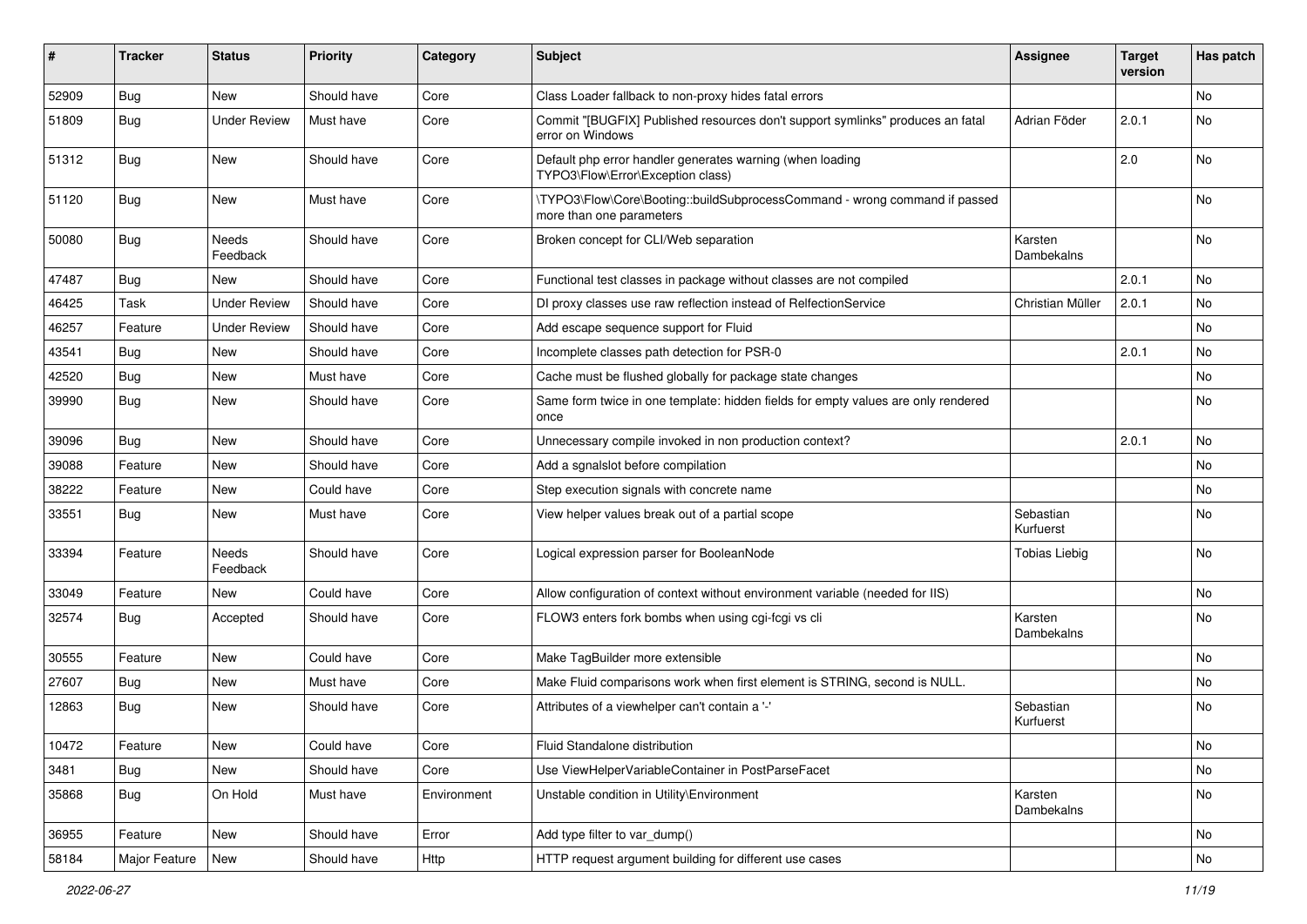| #     | <b>Tracker</b> | <b>Status</b>       | <b>Priority</b> | Category   | Subject                                                                                                              | <b>Assignee</b>       | <b>Target</b><br>version | Has patch |
|-------|----------------|---------------------|-----------------|------------|----------------------------------------------------------------------------------------------------------------------|-----------------------|--------------------------|-----------|
| 56916 | Feature        | <b>New</b>          | Should have     | Http       | Support PATCH request method as of RFC5789                                                                           |                       |                          | No        |
| 51763 | <b>Bug</b>     | New                 | Should have     | Http       | HttpRequest always returns content of the current request                                                            |                       |                          | No        |
| 47339 | Feature        | Needs<br>Feedback   | Could have      | Http       | Allow RequestHandlers to get the current Request injected                                                            | Alexander Berl        |                          | No        |
| 47073 | Bug            | New                 | Must have       | Http       | Cookie causes Error after Update                                                                                     |                       |                          | <b>No</b> |
| 44712 | Task           | Accepted            | Should have     | Http       | Decouple Argument-Building in the HTTP-Request-Constructor                                                           |                       |                          | <b>No</b> |
| 37212 | Feature        | Accepted            | Must have       | Http       | Edge Side Includes (ESI)                                                                                             | Robert Lemke          |                          | No        |
| 62292 | Major Feature  | New                 | Should have     | 118n       | Support for entity translation                                                                                       |                       | 2.x                      | No        |
| 49806 | Task           | Accepted            | Should have     | 118n       | Date formatting should care about the time zone                                                                      | Adrian Föder          |                          | No        |
| 49025 | Task           | <b>Under Review</b> | Could have      | 118n       | Dynamic locale detection / determination                                                                             | Adrian Föder          | 2.1                      | No        |
| 46066 | <b>Bug</b>     | <b>New</b>          | Should have     | 118n       | Currency formatter uses wrong format for ISO 4217 currency codes                                                     |                       |                          | No        |
| 44361 | Bug            | New                 | Should have     | 118n       | TYPO3\Flow\I18n\Formatter\DatetimeFormatter - caching DATETIME type                                                  |                       | 2.0.1                    | No        |
| 36840 | Task           | Accepted            | Should have     | 118n       | Improve exception for wrong locales                                                                                  | Karsten<br>Dambekalns |                          | No        |
| 35388 | Feature        | New                 | Could have      | 118n       | Use the current package as default for translations within controllers                                               |                       |                          | No        |
| 35030 | Feature        | <b>Under Review</b> | Should have     | 118n       | Dynamic locale detection                                                                                             | Karsten<br>Dambekalns |                          | <b>No</b> |
| 33024 | Bug            | Accepted            | Must have       | 118n       | Exception when validating a float in a Model with the Number validator                                               | Karsten<br>Dambekalns |                          | <b>No</b> |
| 33018 | Feature        | New                 | Should have     | 118n       | Translator should support override of labels from other packages                                                     |                       |                          | No        |
| 32607 | Feature        | Needs<br>Feedback   | Should have     | 118n       | Export localized strings for JS consumption                                                                          | Karsten<br>Dambekalns |                          | No        |
| 26943 | Feature        | Needs<br>Feedback   | Should have     | 118n       | Add i18n support to domain models                                                                                    | Karsten<br>Dambekalns |                          | No        |
| 9313  | Feature        | <b>New</b>          | Should have     | 118n       | Support for currencies                                                                                               |                       |                          | No        |
| 54744 | <b>Bug</b>     | New                 | Should have     | Log        | System.log contains many NOTICE Flow The argument "workspace" declared in<br>pointcut does not exist in method TYPO3 |                       |                          | No        |
| 49039 | Feature        | <b>New</b>          | Could have      | Log        | RFC: Use PSR-3 logger interface in Flow                                                                              |                       |                          | No        |
| 46050 | Feature        | New                 | Could have      | Log        | To decouple log file writing at Logger->logException                                                                 |                       |                          | No        |
| 9861  | Feature        | Needs<br>Feedback   | Should have     | Log        | Leave logging up and running as long as possible                                                                     |                       |                          | No        |
| 48862 | Feature        | New                 | Should have     | Monitor    | Possibility to exclude package from file monitoring                                                                  |                       |                          | No        |
| 54037 | Feature        | <b>Under Review</b> | Should have     | <b>MVC</b> | JsonView accepts encoding options                                                                                    |                       |                          | No        |
| 51459 | Feature        | New                 | Should have     | <b>MVC</b> | Allow catching of particular exceptions on property mapping                                                          |                       |                          | No        |
| 48532 | Bug            | <b>Under Review</b> | Should have     | <b>MVC</b> | JsonView Configuration behaves differently for arrays and objects                                                    | Alexander Berl        |                          | No        |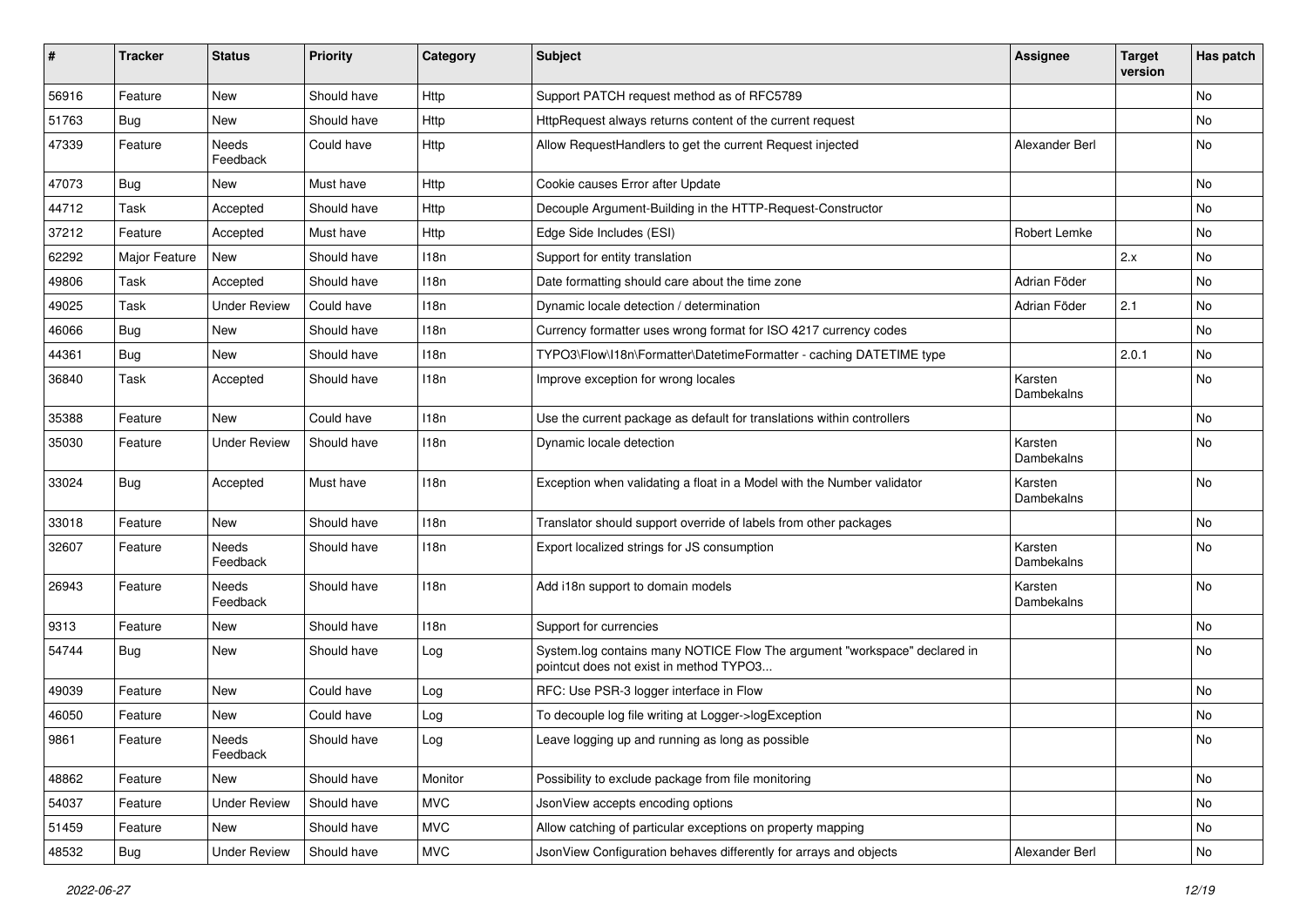| #     | <b>Tracker</b> | <b>Status</b>       | <b>Priority</b> | Category      | <b>Subject</b>                                                                                                               | Assignee                    | <b>Target</b><br>version | Has patch |
|-------|----------------|---------------------|-----------------|---------------|------------------------------------------------------------------------------------------------------------------------------|-----------------------------|--------------------------|-----------|
| 44186 | Bug            | <b>New</b>          | Should have     | <b>MVC</b>    | Request does not accept custom Content-Type                                                                                  |                             | 2.0.1                    | <b>No</b> |
| 44185 | <b>Bug</b>     | New                 | Should have     | <b>MVC</b>    | XML body always need a root node                                                                                             |                             | 2.0.1                    | No        |
| 44184 | <b>Bug</b>     | <b>New</b>          | Should have     | <b>MVC</b>    | Request arguments are not merged correctly for single object actions                                                         |                             | 2.0.1                    | <b>No</b> |
| 39674 | <b>Bug</b>     | <b>New</b>          | Should have     | <b>MVC</b>    | \TYPO3\FLOW3\var_dump behaves weird in controller actions doing return                                                       |                             |                          | No        |
| 34674 | Feature        | Accepted            | Should have     | <b>MVC</b>    | NotFoundView is not injected in ActionController                                                                             | Robert Lemke                |                          | No        |
| 30890 | Feature        | Accepted            | Should have     | <b>MVC</b>    | Developer Toolbar                                                                                                            | Christian Müller            |                          | <b>No</b> |
| 30423 | Feature        | New                 | Should have     | <b>MVC</b>    | Rendering template of other action without forward                                                                           |                             |                          | No        |
| 26745 | Feature        | <b>New</b>          | Should have     | <b>MVC</b>    | MVC should know about entities lying in the session                                                                          |                             |                          | No        |
| 3305  | Feature        | Accepted            | Must have       | <b>MVC</b>    | Unmodified objects retrieved from a repository should not be validated in the<br>controller                                  | Robert Lemke                |                          | No        |
| 2817  | Feature        | Needs<br>Feedback   | Should have     | <b>MVC</b>    | Provide safeguard for preventing multiple submits of a form                                                                  |                             |                          | <b>No</b> |
| 58773 | Bug            | Accepted            | Should have     | MVC - Routing | Improve NoMatchingRouteException                                                                                             | Bastian<br>Waidelich        |                          | <b>No</b> |
| 58494 | <b>Bug</b>     | Needs<br>Feedback   | Must have       | MVC - Routing | Inifinite redirects if index.php presents in URI                                                                             | Bastian<br>Waidelich        |                          | <b>No</b> |
| 53350 | <b>Bug</b>     | Accepted            | Should have     | MVC - Routing | Trying to create a Link in an Template in CLI Context should provide a helpful<br>exception                                  | Bastian<br>Waidelich        |                          | <b>No</b> |
| 50395 | <b>Bug</b>     | Accepted            | Should have     | MVC - Routing | Route cache caches routes for non dispatchable requests                                                                      | Bastian<br>Waidelich        |                          | <b>No</b> |
| 45917 | <b>Bug</b>     | New                 | Should have     | MVC - Routing | RoutePartHandler transliteration must be improved                                                                            |                             |                          | No        |
| 45405 | <b>Bug</b>     | Accepted            | Should have     | MVC - Routing | Uncaught Exception in DynamicRoutePart                                                                                       | <b>Bastian</b><br>Waidelich |                          | <b>No</b> |
| 44891 | Feature        | New                 | Should have     | MVC - Routing | Routes should be able to enforce http/https protocol                                                                         |                             |                          | No        |
| 37405 | Feature        | <b>Under Review</b> | Should have     | MVC - Routing | When changing a property wich is used in routing the Link-VH should direkt to the<br>new properties value                    |                             |                          | No        |
| 29972 | Feature        | <b>Under Review</b> | Should have     | MVC - Routing | <b>Configurable Redirects</b>                                                                                                | <b>Tim Kandel</b>           |                          | No        |
| 53224 | <b>Bug</b>     | <b>New</b>          | Should have     | Object        | Constructor in subclass breaks call chain leading to missing identifier / uuid                                               |                             |                          | <b>No</b> |
| 47331 | <b>Bug</b>     | Accepted            | Must have       | Object        | ObjectManager shutdown with Dependency Injection Proxy causes fatal errors                                                   |                             | 2.0.1                    | No        |
| 46974 | <b>Bug</b>     | Accepted            | Should have     | Object        | Original and Proxy class in one file makes it difficult to reach 100% code coverage for Christian Müller<br>functional tests |                             |                          | <b>No</b> |
| 46716 | <b>Bug</b>     | <b>New</b>          | Must have       | Object        | Empty class names in Dependencylnjection proxy code when using Caches /<br>Factory-created dependencies                      |                             | 2.0.1                    | <b>No</b> |
| 42101 | Bug            | New                 | Must have       | Object        | Proxyclasses are not rebuild in Development context unless cache is empty                                                    |                             | 2.0.1                    | No        |
| 40283 | <b>Bug</b>     | New                 | Should have     | Object        | New constructor in grandparent class not called                                                                              |                             |                          | No        |
| 35783 | Feature        | New                 | Should have     | Object        | Lifecycle method after property mapping                                                                                      |                             |                          | No        |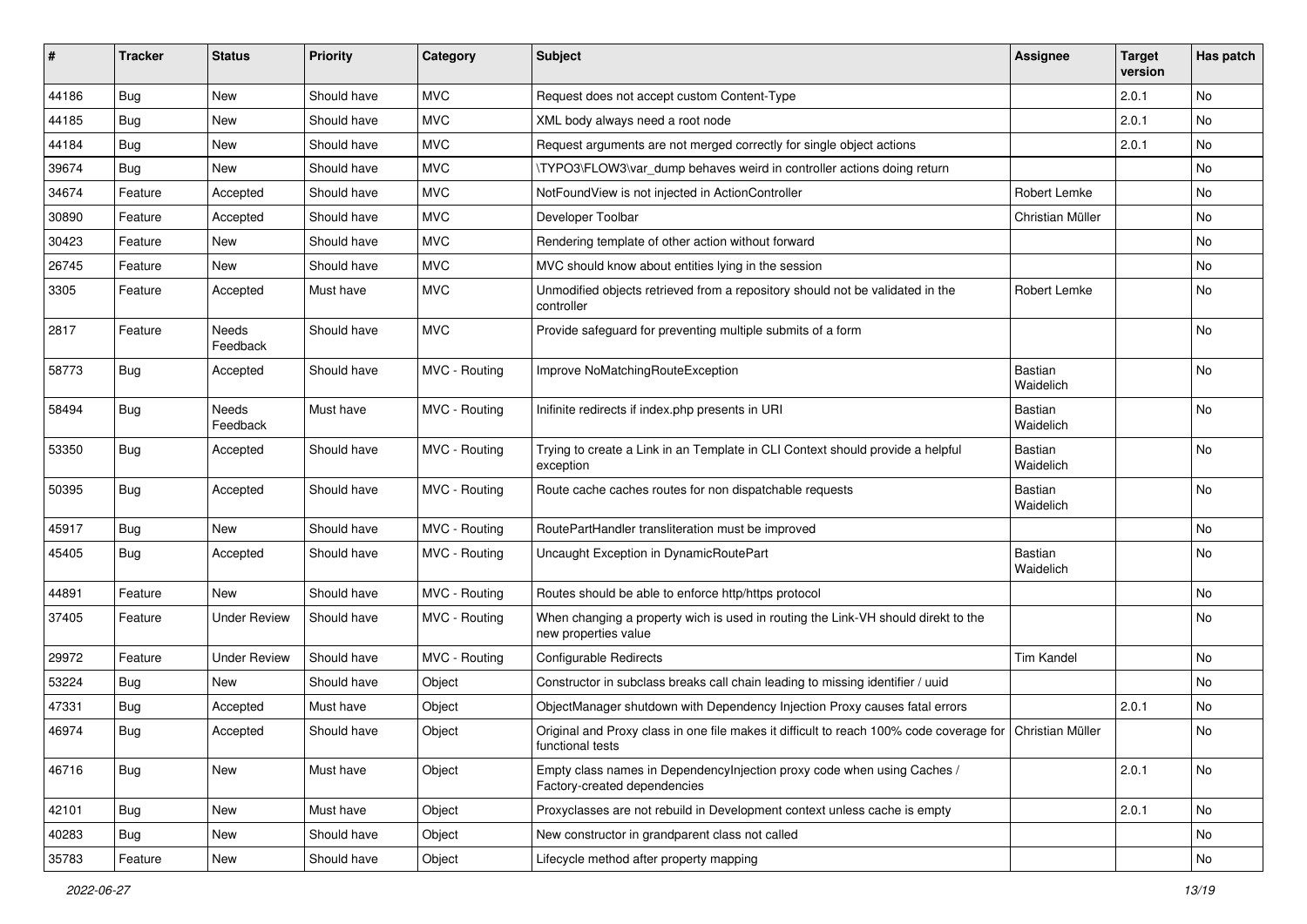| ∦     | <b>Tracker</b> | <b>Status</b>       | <b>Priority</b> | Category    | Subject                                                                               | <b>Assignee</b>         | <b>Target</b><br>version | Has patch |
|-------|----------------|---------------------|-----------------|-------------|---------------------------------------------------------------------------------------|-------------------------|--------------------------|-----------|
| 35083 | <b>Bug</b>     | <b>New</b>          | Should have     | Object      | involving SecurityContext in Widget's __wakeup situation leads to an exception        |                         |                          | No        |
| 31262 | Feature        | New                 | Should have     | Object      | Named arguments in Objects.yaml for constructor arguments                             |                         |                          | No        |
| 31261 | Feature        | New                 | Should have     | Object      | Virtual objects - generate proxy classes for interfaces                               |                         |                          | No        |
| 31210 | Bug            | New                 | Must have       | Object      | constructor of proxy class not compatible with interfaces defening a constructor      |                         |                          | No        |
| 27088 | <b>Bug</b>     | On Hold             | Should have     | Object      | initializeObject() is called too early when reconstructing entities                   |                         |                          | No        |
| 57437 | <b>Bug</b>     | <b>New</b>          | Should have     | Package     | Composer package replacement is not supported                                         |                         |                          | No        |
| 54458 | Bug            | New                 | Should have     | Package     | Missing Version Number in packages                                                    |                         |                          | No        |
| 53620 | Bug            | New                 | Should have     | Package     | Move Classes/TYPO3/Flow/Composer to own Package                                       |                         |                          | No        |
| 50262 | Feature        | New                 | Could have      | Package     | Add Keywords to composer Json                                                         |                         |                          | No        |
| 47858 | <b>Bug</b>     | Needs<br>Feedback   | Should have     | Package     | Remove .htaccess from Composer Installer Essentials                                   | Christopher<br>Hlubek   | 2.0.1                    | No        |
| 41900 | Feature        | Accepted            | Should have     | Package     | Check for duplicate PSR-0 autoload namespaces                                         | Christian Jul<br>Jensen |                          | No        |
| 41832 | Task           | New                 | Should have     | Package     | Improve error handling for incompatible packages                                      | Christian Jul<br>Jensen |                          | No        |
| 41414 | Task           | Needs<br>Feedback   | Should have     | Package     | Check packageKey naming / file structure below Packages/Vendor                        |                         |                          | No        |
| 59672 | Feature        | <b>Under Review</b> | Should have     | Persistence | Add support for Doctrine 2.5 embeddables                                              | Alexander Berl          |                          | No        |
| 59442 | Bug            | <b>Under Review</b> | Should have     | Persistence | Composite primary keys including foreign entity don't work                            |                         |                          | No        |
| 59366 | <b>Bug</b>     | <b>Under Review</b> | Should have     | Persistence | fix* lifecycle callbacks should not be registered for unproxied entities              |                         |                          | No        |
| 59322 | <b>Bug</b>     | New                 | Should have     | Persistence | Mssing field exception should show missing migrations as well                         |                         |                          | No        |
| 56602 | Major Feature  | <b>New</b>          | Should have     | Persistence | Handling Of Multi Identity Entities                                                   |                         |                          | No        |
| 56573 | Bug            | New                 | Should have     | Persistence | Converting by Flow\Identity                                                           |                         |                          | No        |
| 55953 | Task           | New                 | Could have      | Persistence | Repair and streamline ValueObject support                                             |                         |                          | No        |
| 55793 | Feature        | <b>Under Review</b> | Could have      | Persistence | Add Support for groupBy                                                               | Kerstin<br>Huppenbauer  |                          | No        |
| 54046 | <b>Bug</b>     | <b>New</b>          | Must have       | Persistence | Removal of ValueObjects from a ManyToMany relationship is not possible                |                         | 2.1                      | No        |
| 52014 | <b>Bug</b>     | <b>New</b>          | Should have     | Persistence | Migration makes fields NOT NULL even though not true                                  |                         |                          | No        |
| 51188 | <b>Bug</b>     | New                 | Should have     | Persistence | Doctrine does not respect AOP-injected properties                                     |                         |                          | No        |
| 49050 | Feature        | <b>New</b>          | Should have     | Persistence | Allow Subqueries in QueryInterface                                                    |                         |                          | No        |
| 47951 | Feature        | New                 | Should have     | Persistence | Warn if persistence stack is not empty at the end of a get-request                    |                         |                          | No        |
| 46010 | <b>Bug</b>     | New                 | Should have     | Persistence | Generating a DiscriminatorMap with base class in different namespace does not<br>work |                         |                          | No        |
| 46009 | Task           | New                 | Should have     | Persistence | Improve error message for missing class in Flow annotation driver                     |                         |                          | No        |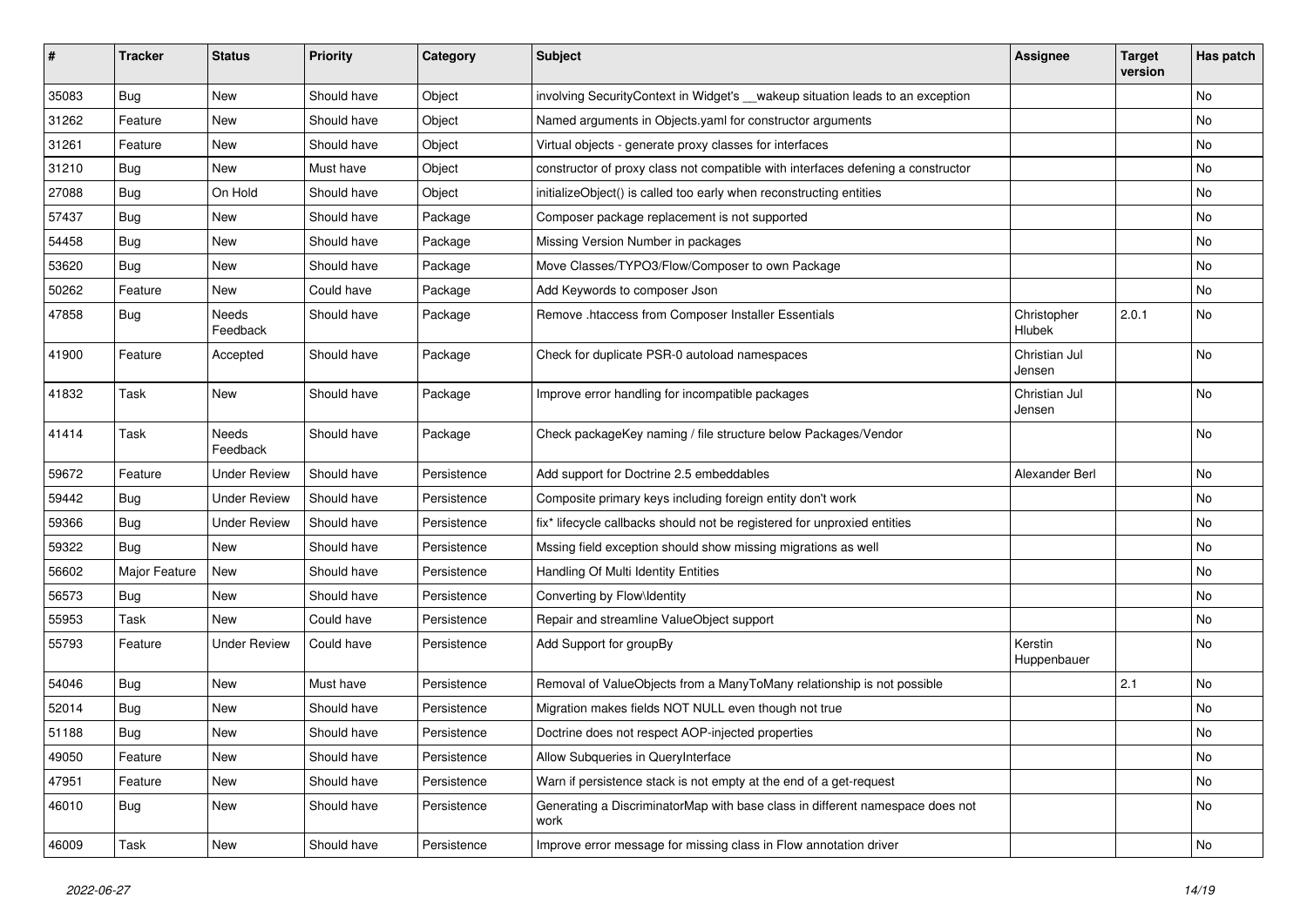| ∦     | <b>Tracker</b> | <b>Status</b>            | <b>Priority</b> | Category    | <b>Subject</b>                                                                                | Assignee              | <b>Target</b><br>version | Has patch |
|-------|----------------|--------------------------|-----------------|-------------|-----------------------------------------------------------------------------------------------|-----------------------|--------------------------|-----------|
| 45640 | Bug            | New                      | Could have      | Persistence | Every relation is set to cascade=all if the related entity is no aggregate root               |                       |                          | No        |
| 44396 | Task           | Accepted                 | Should have     | Persistence | Move Doctrine ORM integration onto own namespace                                              | Karsten<br>Dambekalns |                          | No        |
| 44375 | Task           | Accepted                 | Should have     | Persistence | Make all persistence reads go through repositories                                            | Karsten<br>Dambekalns |                          | No        |
| 44244 | Bug            | <b>New</b>               | Should have     | Persistence | defaultOrderings aren't applied on related objects                                            |                       |                          | No        |
| 43993 | Task           | New                      | Should have     | Persistence | Warn when no migrations are found at all during doctrine: migrate                             |                       |                          | No        |
| 43967 | Bug            | <b>New</b>               | Should have     | Persistence | Error in evaluating orphanRemoval in Flow Annotation driver                                   |                       |                          | No        |
| 43192 | Bug            | Accepted                 | Should have     | Persistence | findByIdentifier() for non-persisted objects not working for custom identifier properties     | Karsten<br>Dambekalns |                          | No        |
| 43190 | <b>Bug</b>     | Accepted                 | Should have     | Persistence | Misleading exception message for incompatible database structure                              | Karsten<br>Dambekalns | 2.0.1                    | No        |
| 41807 | Task           | <b>Under Review</b>      | Should have     | Persistence | Initialize the eventmanager in the EntityManagerInterface                                     |                       |                          | No        |
| 41420 | Feature        | New                      | Should have     | Persistence | Support entity versioning                                                                     |                       |                          | No        |
| 37372 | Feature        | Accepted                 | Should have     | Persistence | Inheritance in ORM should be configured automatically                                         | Karsten<br>Dambekalns |                          | No        |
| 37354 | Bug            | Accepted                 | Should have     | Persistence | Do not apply generateValueHash() and generateUuid() if custom identifier is used              | Karsten<br>Dambekalns |                          | No        |
| 37352 | Bug            | <b>Under Review</b>      | Must have       | Persistence | generateValueHash() should use getIdentifierByObject()                                        | Karsten<br>Dambekalns |                          | No        |
| 36804 | Bug            | New                      | Should have     | Persistence | Orphaned entities within aggregates are not removed                                           |                       |                          | No        |
| 36715 | Feature        | Accepted                 | Should have     | Persistence | Make simultaneous use of multiple persistence backends possible                               | Karsten<br>Dambekalns |                          | No        |
| 36495 | Bug            | New                      | Should have     | Persistence | HTTP Response is sent before persistence preventing Exceptions to be displayed on<br>redirect |                       |                          | No        |
| 34879 | Bug            | Accepted                 | Must have       | Persistence | Proxied object is not update()able                                                            | Karsten<br>Dambekalns |                          | No        |
| 30933 | Feature        | <b>Needs</b><br>Feedback | Should have     | Persistence | Check for unique constraints on add()                                                         | Karsten<br>Dambekalns |                          | No        |
| 28136 | Feature        | New                      | Should have     | Persistence | HTTP Semantics for Transactions and more                                                      |                       |                          | No        |
| 28016 | Bug            | Needs<br>Feedback        | Should have     | Persistence | Cascade remove of cleared ArrayCollection                                                     | Karsten<br>Dambekalns |                          | No        |
| 13559 | <b>Bug</b>     | Accepted                 | Should have     | Persistence | ObjectSerializer failes with persistent objects within arrays                                 | Karsten<br>Dambekalns |                          | No        |
| 59023 | Bug            | New                      | Should have     | Property    | BooleanConverter should not convert empty values to boolean                                   |                       |                          | No        |
| 56107 | Bug            | New                      | Should have     | Property    | Property mapping configuration only supports one wildcard at a time                           |                       |                          | No        |
| 49566 | <b>Bug</b>     | New                      | Should have     | Property    | NULL source values are not handled correctly                                                  | Adrian Föder          |                          | No        |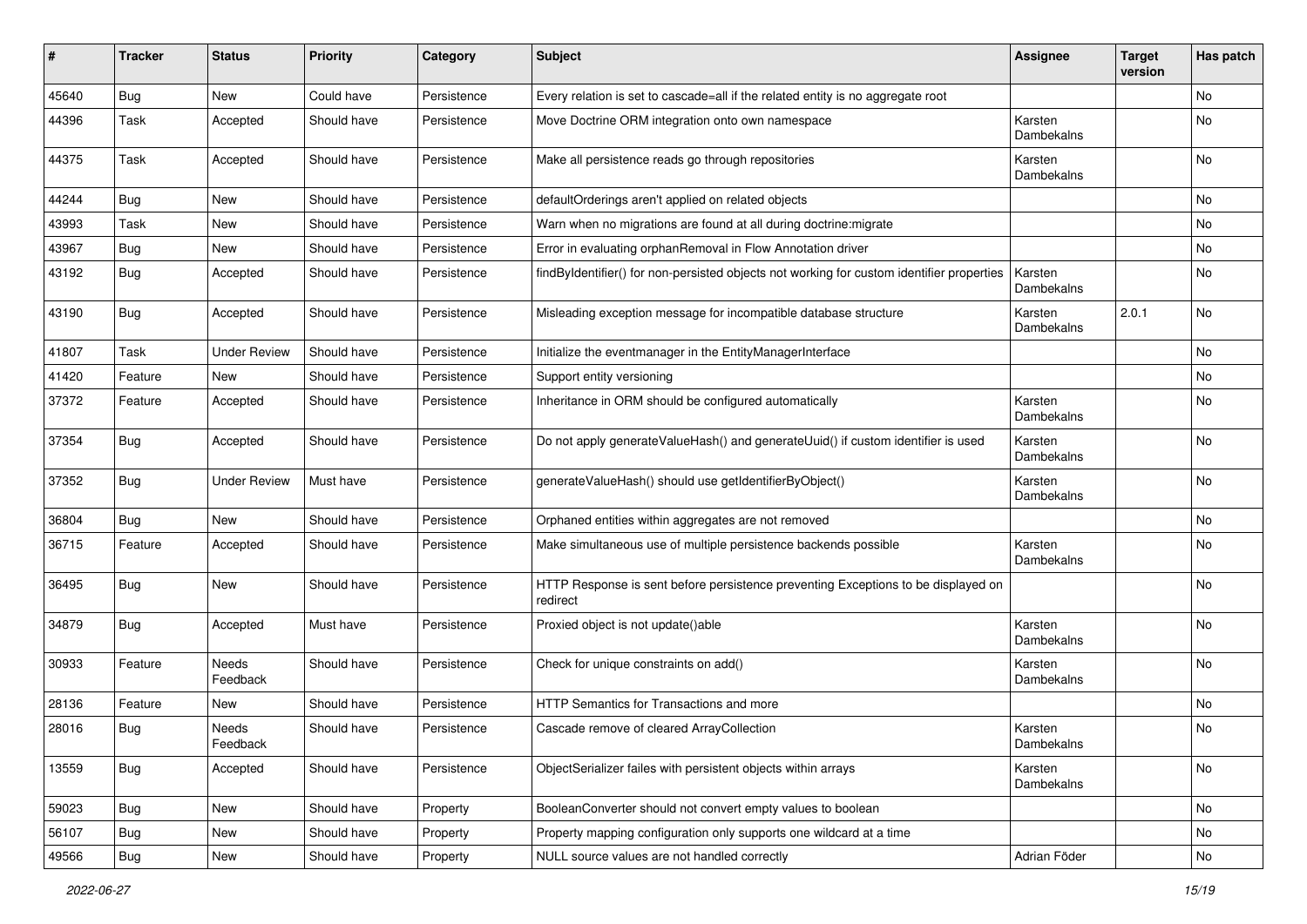| ∦     | <b>Tracker</b> | <b>Status</b>       | <b>Priority</b> | Category   | Subject                                                                                             | <b>Assignee</b>       | <b>Target</b><br>version | Has patch |
|-------|----------------|---------------------|-----------------|------------|-----------------------------------------------------------------------------------------------------|-----------------------|--------------------------|-----------|
| 47273 | Feature        | <b>New</b>          | Should have     | Property   | Support mapping properties with differing types for setter and property                             |                       |                          | <b>No</b> |
| 37279 | Feature        | New                 | Should have     | Property   | <b>Request PropertyMapping</b>                                                                      |                       |                          | No        |
| 34133 | Feature        | New                 | Could have      | Property   | RFC: Handle Semicolons in Path part of URIs as Scoped Path Parameters                               |                       |                          | No        |
| 61043 | Task           | <b>New</b>          | Should have     | Reflection | Rename ClassSchema to ModelSchema                                                                   |                       |                          | No        |
| 53533 | <b>Bug</b>     | New                 | Should have     | Reflection | Class reflection assumes reverse PSR-0, can lead to fail in autoloader                              |                       |                          | No        |
| 51847 | Bug            | New                 | Should have     | Reflection | Overiding controller actions with other required parameter sets results in fatal error.             |                       | 2.x                      | <b>No</b> |
| 47325 | Bug            | <b>Under Review</b> | Should have     | Reflection | ReflectionData and classSchema caches need not be freezable                                         |                       | 2.0.1                    | No        |
| 39791 | Bug            | New                 | Must have       | Reflection | Reflection data of old aspect is not removed                                                        |                       | 1.1.1                    | No        |
| 26765 | Feature        | Accepted            | Should have     | Reflection | Support class schema features for every reflected class                                             | Karsten<br>Dambekalns |                          | No        |
| 57815 | Bug            | <b>New</b>          | Should have     | Resource   | Invalid resources are saved in the persistent resources folder                                      |                       |                          | No        |
| 51676 | Feature        | <b>Under Review</b> | Should have     | Resource   | Support of symlinks for Resources                                                                   |                       |                          | No        |
| 47950 | Bug            | New                 | Should have     | Resource   | import of remote resources                                                                          |                       | 2.0.1                    | No        |
| 47075 | Feature        | <b>New</b>          | Should have     | Resource   | Make Exception more meaningful                                                                      |                       |                          | <b>No</b> |
| 45103 | Feature        | New                 | Should have     | Resource   | Make static resource URI generation available outside of Fluid                                      |                       |                          | No        |
| 42888 | Bug            | Needs<br>Feedback   | Should have     | Resource   | ResourceManager chokes on non existing files                                                        |                       |                          | No        |
| 41496 | Bug            | New                 | Must have       | Resource   | Upload identical Resources, deleting fails                                                          |                       |                          | <b>No</b> |
| 39253 | Feature        | Accepted            | Should have     | Resource   | Remove mirroring mode option and code                                                               | Karsten<br>Dambekalns |                          | No        |
| 36800 | Task           | Accepted            | Should have     | Resource   | Streamline Resource object API                                                                      | Robert Lemke          |                          | No        |
| 33937 | Feature        | Accepted            | Should have     | Resource   | Convenience method to resolve public "resource://" paths                                            | Karsten<br>Dambekalns |                          | <b>No</b> |
| 33587 | Feature        | New                 | Should have     | Resource   | Automatically remove unused Resources                                                               |                       |                          | <b>No</b> |
| 27721 | <b>Bug</b>     | Needs<br>Feedback   | Should have     | Resource   | Permissions of uploaded resources not correct                                                       | Karsten<br>Dambekalns |                          | No        |
| 58927 | Bug            | New                 | Should have     | Security   | Overlapping ressouce definitions in Policy yaml resolved incorrectly                                |                       | 2.1                      | No        |
| 58852 | <b>Bug</b>     | <b>New</b>          | Should have     | Security   | TYPO3\Flow\Security\Exception\AccessDeniedException should clarify which action<br>fails to execute |                       |                          | No        |
| 57541 | Bug            | <b>Under Review</b> | Must have       | Security   | Content Security: operands work intrinsically differently in Rewrite and Manual check               |                       |                          | No        |
| 54589 | <b>Bug</b>     | New                 | Should have     | Security   | Role parent is not removed from roles MM table                                                      |                       |                          | No        |
| 54146 | Bug            | New                 | Should have     | Security   | Different sorting of arguments in ACL Patterns doesnt work                                          | Christian Müller      |                          | No        |
| 53177 | Feature        | New                 | Should have     | Security   | entity resource policy value support for `this`                                                     |                       |                          | No        |
| 49780 | <b>Bug</b>     | New                 | Should have     | Security   | Roles are not synchronized                                                                          |                       |                          | No        |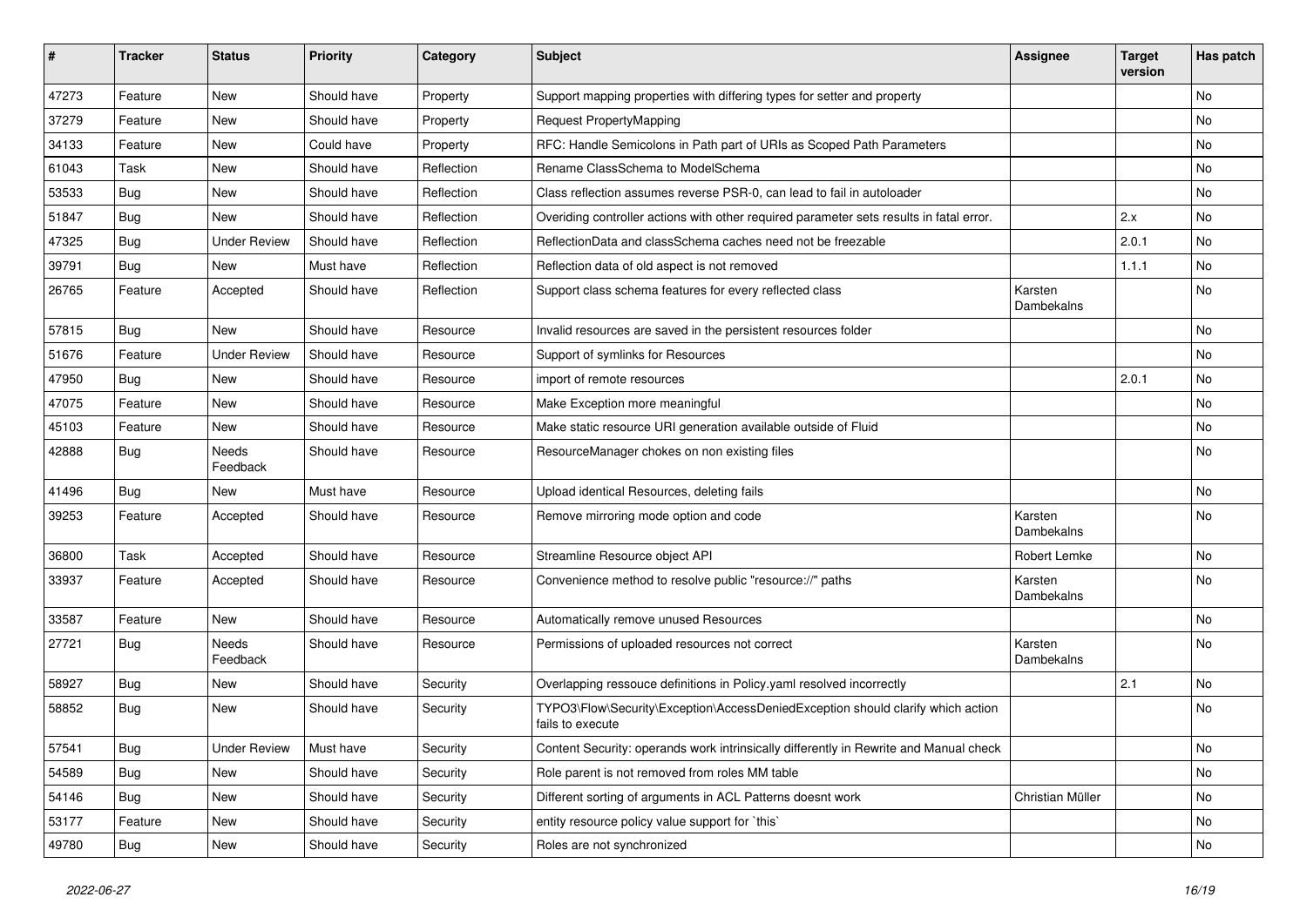| ∦     | <b>Tracker</b> | <b>Status</b>       | <b>Priority</b> | Category | <b>Subject</b>                                                                                                       | <b>Assignee</b>              | <b>Target</b><br>version | Has patch |
|-------|----------------|---------------------|-----------------|----------|----------------------------------------------------------------------------------------------------------------------|------------------------------|--------------------------|-----------|
| 49373 | Bug            | <b>New</b>          | Must have       | Security | Methods policy with key "Controllers" is ignored                                                                     |                              |                          | No        |
| 48898 | <b>Bug</b>     | New                 | Must have       | Security | configuration for roles fails if one of Policy yaml files contain empty "roles array"                                | Christian Müller             | 2.0.1                    | No        |
| 48167 | Feature        | Accepted            | Should have     | Security | Command line account and role browsing                                                                               | Adrian Föder                 |                          | No        |
| 47859 | Task           | Accepted            | Should have     | Security | Logging: Do not log all decisions in \TYPO3\Flow\Security\Aspect\LoggingAspect                                       | Robert Lemke                 |                          | No        |
| 47429 | <b>Bug</b>     | New                 | Should have     | Security | Global policy files no longer allowed                                                                                |                              |                          | No        |
| 46063 | Feature        | New                 | Should have     | Security | Implement username password provider with "remember me" persistent cookie                                            | Christopher<br><b>Hlubek</b> |                          | No        |
| 45611 | Bug            | <b>New</b>          | Could have      | Security | Destruction of session after logout should be configurable                                                           |                              |                          | No        |
| 45253 | Task           | Accepted            | Must have       | Security | Throw exception in PointcutMethodNameFilter if given method's argument does not<br>match the actual method signature | Christian Müller             |                          | No        |
| 44563 | Feature        | New                 | Should have     | Security | Logged in users via HTTP Basic always get re-authenticated                                                           |                              |                          | No        |
| 44314 | Task           | Accepted            | Must have       | Security | slightly file permissions for /Configuration/* and /Data/Persistent/EncryptionKey                                    | Karsten<br>Dambekalns        |                          | No        |
| 42606 | Bug            | New                 | Must have       | Security | Content Security with nested objects                                                                                 |                              |                          | No        |
| 42601 | <b>Bug</b>     | <b>Under Review</b> | Must have       | Security | Content Security: QOM rewriting is omitted if used in certain cases in an Action<br>Controller                       | Robert Lemke                 | 2.0.1                    | No        |
| 41029 | <b>Bug</b>     | Accepted            | Should have     | Security | Method security is also evaluating abstract classes                                                                  | Karsten<br>Dambekalns        |                          | No        |
| 39910 | Feature        | Accepted            | Should have     | Security | Ability to query user based on roles                                                                                 |                              |                          | No        |
| 38065 | Feature        | <b>New</b>          | Must have       | Security | Implement content security for DQL queries                                                                           | Andreas Förthner             |                          | No        |
| 37846 | Feature        | New                 | Should have     | Security | Should be able to declare more than one controllerObjectName per requestPatterns                                     |                              |                          | No        |
| 36508 | Bug            | <b>New</b>          | Should have     | Security | <b>AuthenticationProvider Request Patterns</b>                                                                       |                              |                          | No        |
| 35720 | Bug            | New                 | Must have       | Security | Access denied Exception for widget links to actions with a policy                                                    |                              |                          | No        |
| 34816 | Feature        | <b>New</b>          | Should have     | Security | Long text encryption                                                                                                 |                              |                          | No        |
| 33078 | Bug            | <b>New</b>          | Should have     | Security | No Redirect to Login                                                                                                 |                              |                          | No        |
| 33055 | Bug            | New                 | Must have       | Security | AccessDeniedException instead of WebRedirect                                                                         |                              |                          | No        |
| 32869 | Bug            | New                 | Must have       | Security | Security config tokenClass doesnt throw exception if not found the class                                             |                              |                          | No        |
| 32105 | <b>Bug</b>     | <b>New</b>          | Must have       | Security | Ignore Validation ignored if ACL is set for this controller action                                                   |                              |                          | No        |
| 28319 | Bug            | Needs<br>Feedback   | Should have     | Security | Access denied will be logged at the wrong location in nested calls                                                   |                              |                          | No        |
| 28052 | Feature        | On Hold             | Should have     | Security | Possibility to enable or disable accounts                                                                            | Julian Kleinhans             |                          | No        |
| 27798 | Bug            | Accepted            | Must have       | Security | CSRF protection not working for forms in a plugin                                                                    |                              | 2.0.1                    | No        |
| 57374 | Bug            | <b>New</b>          | Should have     | Session  | Persisted entities saved in session are not resolved                                                                 |                              | 2.x                      | No        |
| 55937 | <b>Bug</b>     | New                 | Must have       | Session  | FlashMessage queue is lost                                                                                           |                              |                          | No        |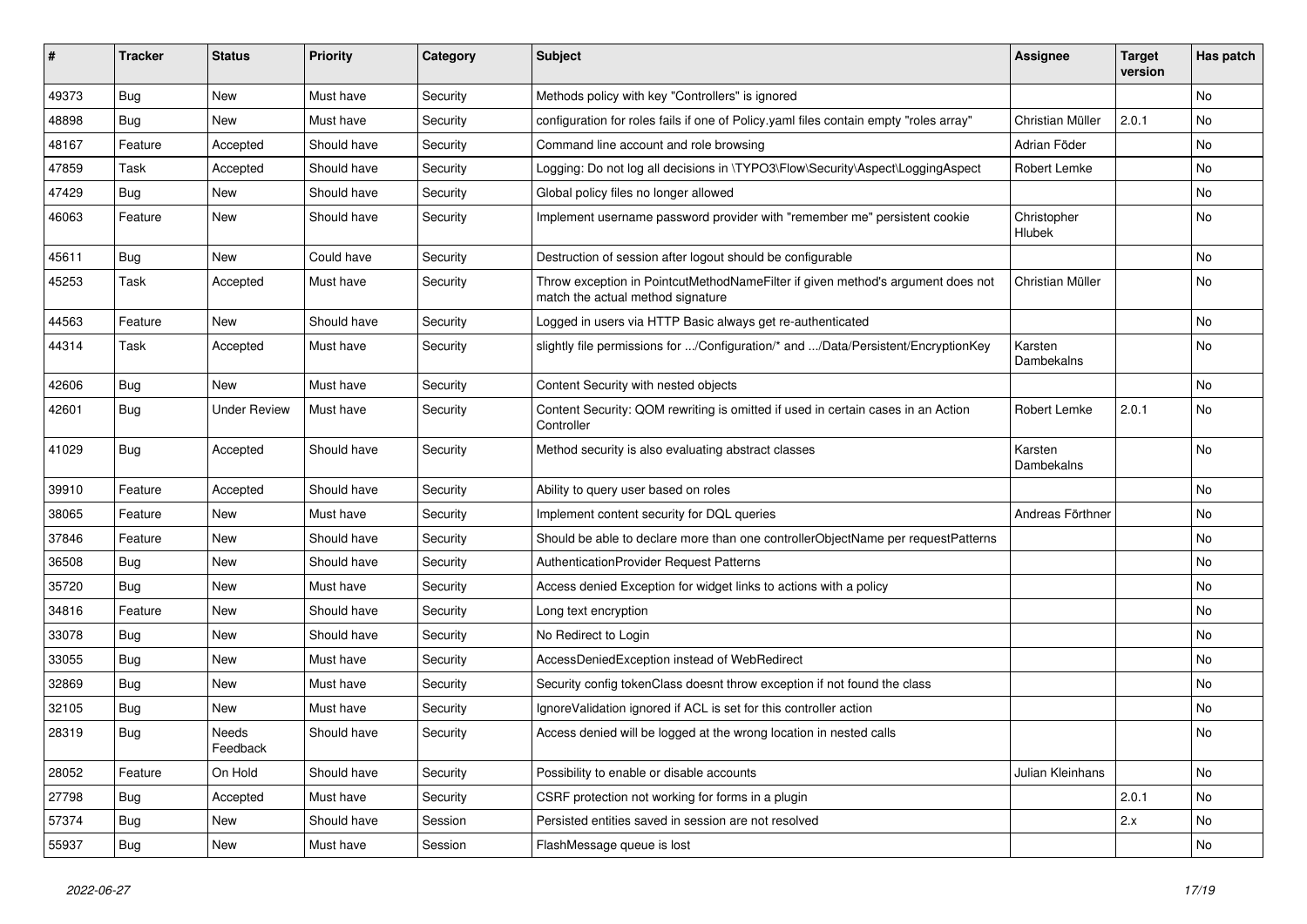| ∦     | <b>Tracker</b> | <b>Status</b>            | <b>Priority</b> | Category       | <b>Subject</b>                                                                                                               | <b>Assignee</b>       | <b>Target</b><br>version | Has patch |
|-------|----------------|--------------------------|-----------------|----------------|------------------------------------------------------------------------------------------------------------------------------|-----------------------|--------------------------|-----------|
| 46210 | Bug            | <b>Needs</b><br>Feedback | Should have     | Session        | securityContext->getParty() in the initializeObject() method of a session-Scope object<br>throws exception on second request |                       |                          | <b>No</b> |
| 46097 | Bug            | <b>New</b>               | Must have       | Session        | Logged in user gets session of an other logged in user                                                                       | Robert Lemke          |                          | No        |
| 44203 | <b>Bug</b>     | Needs<br>Feedback        | Should have     | Session        | Session implementation is still racy                                                                                         | Robert Lemke          | 2.0.1                    | No        |
| 40418 | Feature        | Needs<br>Feedback        | Could have      | Session        | Add an option to flow3:cache: flush thats keeps user sessions active                                                         |                       |                          | No        |
| 37227 | <b>Bug</b>     | On Hold                  | Must have       | Session        | securityContext->getParty is not available in widget context                                                                 |                       |                          | <b>No</b> |
| 48409 | Feature        | <b>New</b>               | Could have      | SignalSlot     | Introduce new Annotation "Slot" for wiring signal and slots                                                                  |                       |                          | <b>No</b> |
| 62740 | Bug            | <b>New</b>               | Should have     | <b>Utility</b> | Add check on literal in TypeHandlingUtility::isCollectionType                                                                |                       |                          | <b>No</b> |
| 52185 | Bug            | <b>New</b>               | Could have      | Utility        | PositionalArraySorter should detect recursive dependencies                                                                   |                       |                          | <b>No</b> |
| 32985 | Feature        | <b>New</b>               | Should have     | Utility        | Implement Processing Rules when merging numerically-indexed arrays                                                           |                       |                          | <b>No</b> |
| 57450 | Bug            | <b>New</b>               | Should have     | Validation     | International E-Mail addresses (umlauts, etc.) are not validated correctly                                                   |                       |                          | <b>No</b> |
| 50901 | Feature        | <b>New</b>               | Should have     | Validation     | @IgnoreValidation also for class fields                                                                                      |                       |                          | <b>No</b> |
| 47456 | Feature        | New                      | Should have     | Validation     | ManyToOne and OneToOne Relations of Objects passed as Action Argument are<br>loaded automatically                            |                       |                          | No        |
| 47191 | Feature        | <b>Under Review</b>      | Should have     | Validation     | Make (property) Validators aware of parent class and the property they belong to                                             |                       |                          | No        |
| 46011 | Task           | <b>New</b>               | Should have     | Validation     | Validate annotation with missing type should throw useful error                                                              |                       |                          | No        |
| 45409 | Feature        | <b>New</b>               | Should have     | Validation     | Support validation of abstract nested properties                                                                             |                       |                          | <b>No</b> |
| 44738 | Feature        | New                      | Must have       | Validation     | Re-Validation of argument's custom validators                                                                                |                       |                          | <b>No</b> |
| 39788 | Feature        | <b>New</b>               | Could have      | Validation     | RFC: Repository based NotExistsValidator                                                                                     |                       |                          | No        |
| 38980 | <b>Bug</b>     | <b>New</b>               | Must have       | Validation     | ActionController: behavior of required arguments is not consistent                                                           |                       |                          | No        |
| 37564 | <b>Bug</b>     | New                      | Should have     | Validation     | Validation of Parent Object containing properties of type ManyToOne and<br>ManyToMany to same Target                         |                       |                          | No        |
| 37316 | <b>Bug</b>     | New                      | Should have     | Validation     | Use findBestMatchingLocale instead of getDefaultLocale?                                                                      |                       |                          | No        |
| 37302 | <b>Bug</b>     | Needs<br>Feedback        | Should have     | Validation     | NumberValidator                                                                                                              | Carsten Bleicker      |                          | No        |
| 35781 | Feature        | <b>New</b>               | Should have     | Validation     | Model validation                                                                                                             |                       |                          | <b>No</b> |
| 31500 | Bug            | <b>Under Review</b>      | Must have       | Validation     | Argument validation for CLI requests is not done                                                                             | Karsten<br>Dambekalns |                          | <b>No</b> |
| 28399 | Feature        | Needs<br>Feedback        | Should have     | Validation     | Validation message and code should be configurable for bundled validators                                                    |                       |                          | <b>No</b> |
| 60181 | Feature        | <b>New</b>               | Could have      | View           | Caching mechanism for Fluid Views/Templates                                                                                  |                       |                          | No        |
| 46289 | <b>Bug</b>     | Needs<br>Feedback        | Should have     | View           | Enable Escaping Interceptor in XML request format                                                                            |                       | 2.0.1                    | No        |